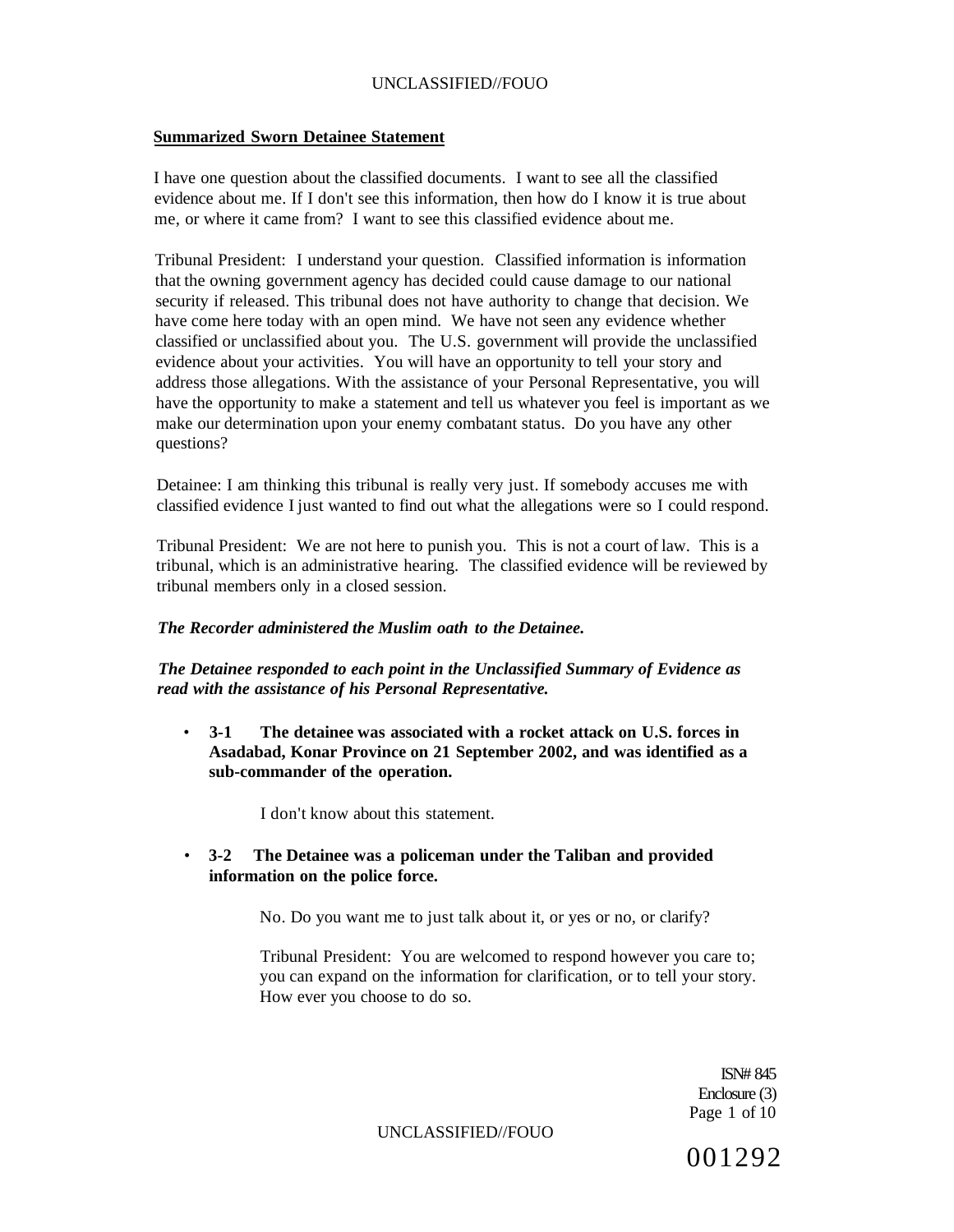No. I actually said everything and my story in my interrogation. I will discuss this, but it will take a long time. About these rockets, I didn't even know, because my job was in Jalalabad. About these rockets, they were fired in Konar, which is far away from Jalalabad. That night I went to Konar was the night I was captured. That was the only time I traveled to Konar.

Tribunal President: Keep in mind we haven't seen anything from your file, so we haven't seen your history. Feel free to expand as much as you would like. We are here to listen to you today.

That's OK. You just read one by one, and I will explain each statement.

Personal Representative: Did you want to go back to the one that says you were associated with a rocket attack and that you were a sub-commander? I know there were some more things you told me when we talked before.

That's OK. My personal representative talked to me about this the other day, but who was my commander, and where was my job as a subcommander? Where did I live at that time?

Personal Representative (to the Tribunal): He's bringing this up because he's saying he was never a sub-commander. In fact if he was, then he had to have had a commander, and he wants to know who that could be.

Actually, in my entire life, I wasn't a commander or leader except a businessman, and whole Konar province knows I was a businessman.

Personal Representative (to the Detainee): And what was your business?

I was in the wood business for construction companies. There is a jungle with a special wood that is very expensive for exporting to other cities and countries for the purpose of construction.

Personal Representative (to the Detainee): Did you want to elaborate on the item that says you were a policeman for the Taliban?

No. I wasn't a policeman during the Taliban. I never had a job or served any government. Only when Karzai came and America came, I had a job in Jalalabad for 8 or 9 months before I got captured. I got vacation and went home to Konar to see my family. The day I went home I was captured at my home and a personal enemy was there. In Konar there was an American compound. My enemy was a commander of a military division, and he was working there. He reported me to Americans, and I do not know what he made up in my case. I am thinking he did that. The

> 1SN# 845 Enclosure (3) Page 2 of 10

#### UNCLASSIFIED//FOUO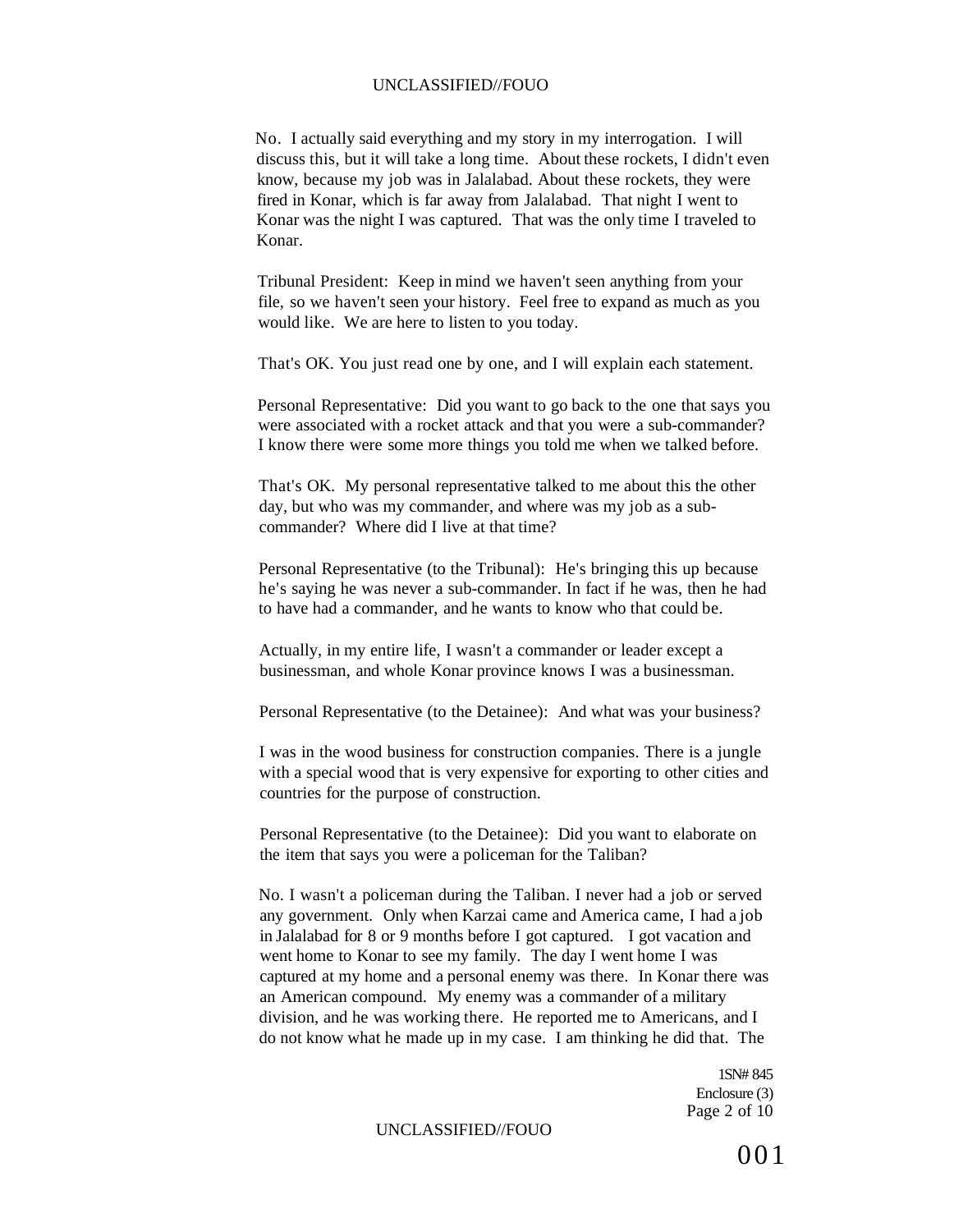whole province knows about my enemy. Actually, I am from the district of Zarkhono, but I cannot live there because of my enemy. I moved to another district called (inaudible).

#### • **3-3 The Detainee identified an HIG compound and its functions.**

I told that earlier that I didn't work for any organization or government.

# • **3-4** When **the detainee was captured, American and AMF forces knocked on his door early in the morning and searched his home and found a Kalashnikov and eight or nine old, rusty rocket/artillery shells.**

This is true. They found the Kalashnikov and eight or nine shells. I told them already in my interrogation that there was no strict law against keeping weapons in your house in Afghanistan. By my house there was this office building of the district that had artillery shells and rusty rockets. When they moved to the governor building, my younger brother brought these to my house. I had the Kalashnikov for my own protection. It is common. Everybody had a Kalashnikov in his house. The reason it was common was because there was no stable government or security, so people had to keep them for their own protection and safety.

#### • **3-5 The detainee was a heavy machine gun operator for the Taliban,**

I mentioned earlier that I am a businessman. I didn't do anything or any job with the military. I did not do this job.

Personal Representative: You told me that when the U.S. came, that you were not concerned?

Actually I didn't have any concern. I was actually happy America came because we thought they would build my country and the fighting would be over, people would live in peace and have a comfortable life.

Personal Representative: Do you have any other concluding statements you need to make to the main item that says you were Taliban? Do you have any final comments you want the board to know?

I told you earlier and I will repeat it again, that I didn't work for any government or Taliban. There are people there in Afghanistan and Americans there (also), and you can ask about me to find out that I did not work for the Taliban.

Tribunal President: At this time, does that conclude your statement?

1SN# 845 Enclosure (3) Page 3 of 10

UNCLASSIFIED//FOUO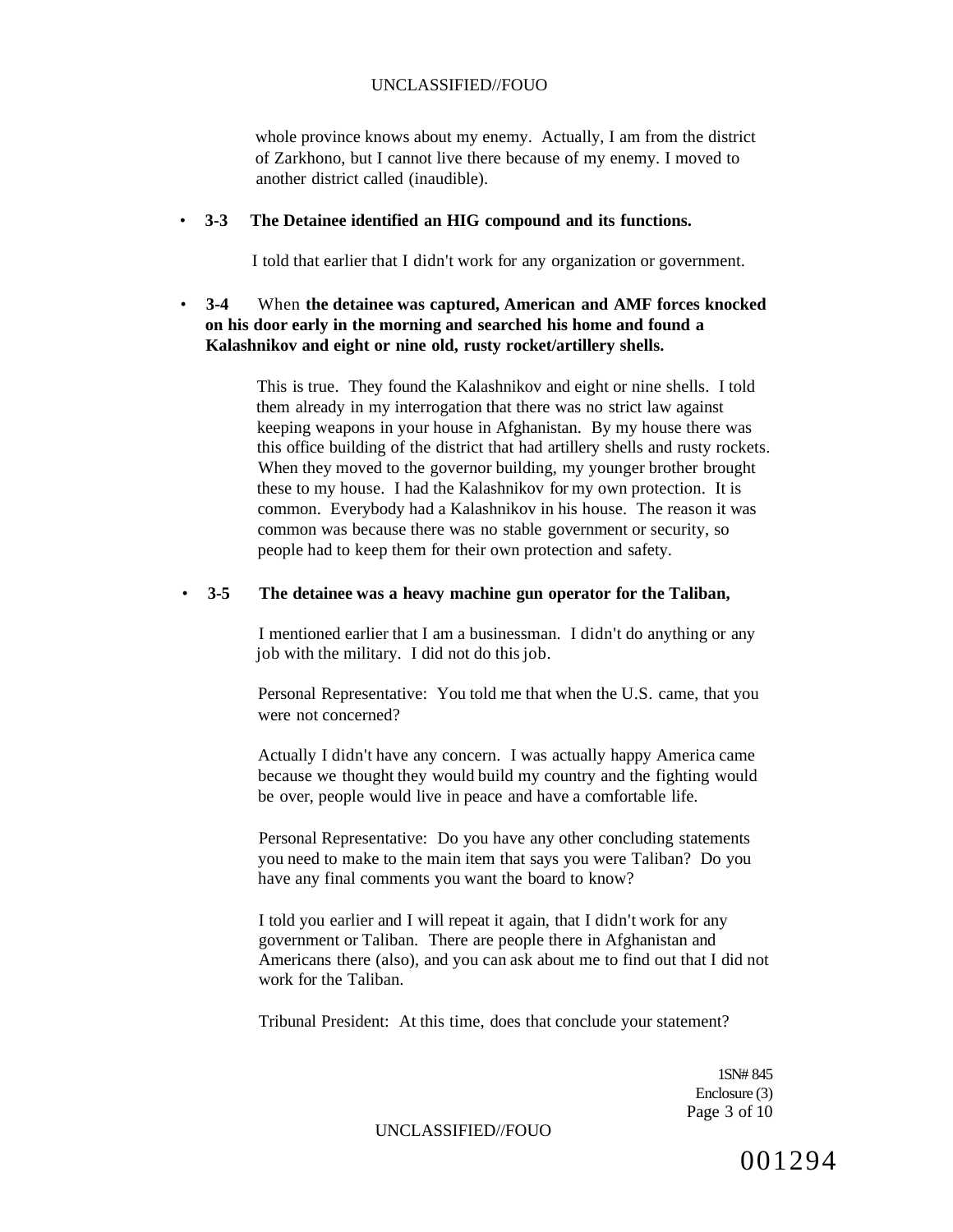Is that the only question for me?

Tribunal President: We may have some questions for you.

#### Tribunal Members Questions to the Detainee

Q: How long have you been in the wood business?

- A: Nine to ten years.
- Q: Prior to that, what was your occupation?
- A: Nothing else.
- Q: Were you able to conduct your business despite all the war and conflict there?
- A: I was doing my business, and had no relations or association with them. My business was separate from everything. Yes, I was able to do my business.
- Q: Despite all the danger with the war you were able to conduct your business normally?
- A: Actually in Konar it was not that bad. It was usually peaceful. Sometimes there were fights, but most of the time, there was nothing going on down there. When the Russians were there, we went to Pakistan. At that time, I was a little boy. When the Russians left, we came back to Afghanistan.
- Q: I know you mentioned earlier you were not a policeman for the Taliban. But it mentioned you provided information about the police there; did you provide that information to the American government?
- A: No, I didn't
- Q: Regarding the HIG compound. I understand you didn't know anything about that, or did you? I don't recall.
- A: No, I didn't. I said that in my interrogation that they were there, but I didn't work there. Actually I moved from this location near the compound to be safe from my enemy.
- Q: You mentioned your enemy several times in your statement. Was that enemy associated with HIG?
- A: No, he was just an enemy among the tribe in our village.

ISN# 845 Enclosure (3) Page 4 of 10

UNCLASSIFIED//FOUO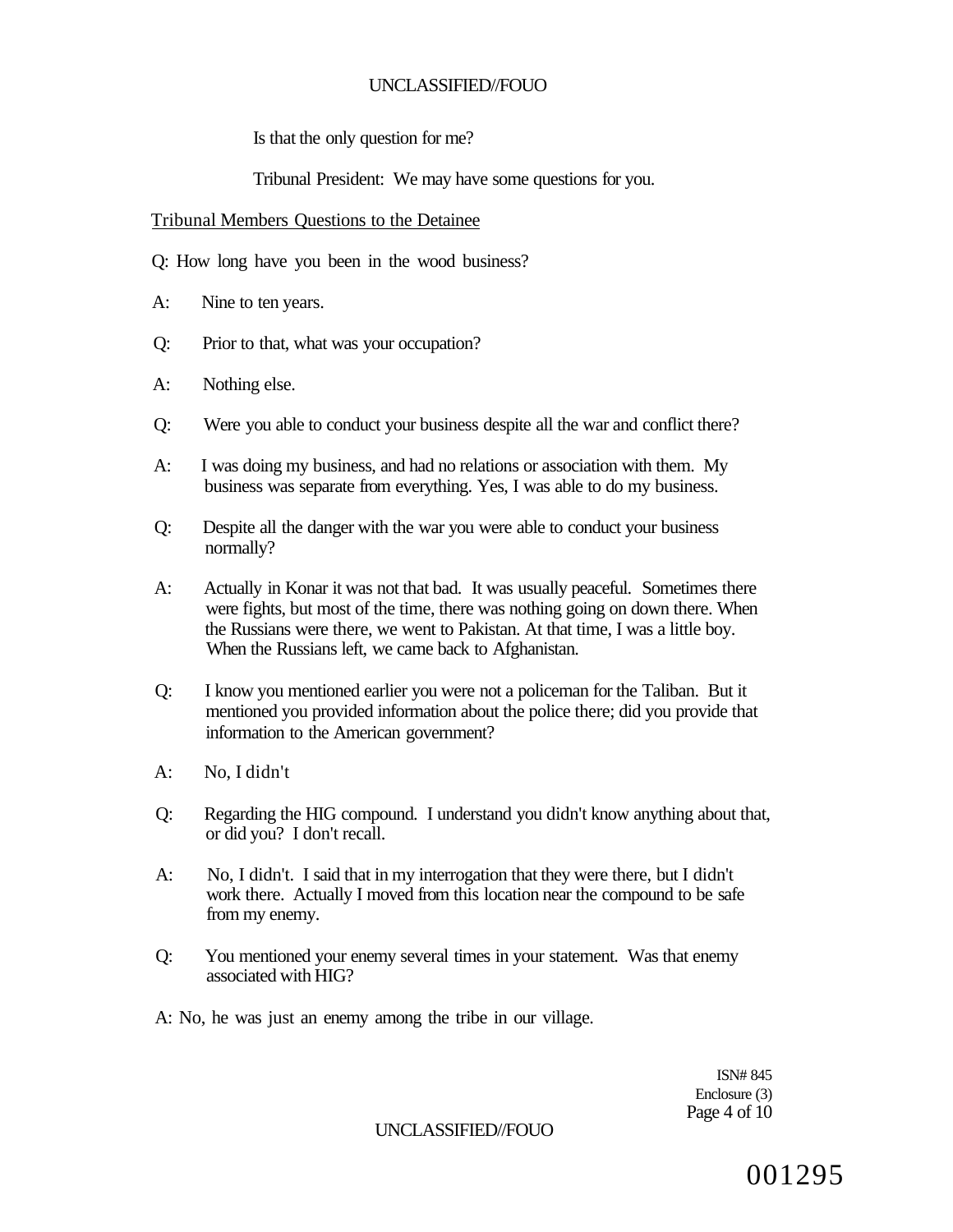- Q: There were certain enemies within the compound so you left because you were concerned for your own safety?
- A: Yes. With my family, my kids and my tribe we left because of the safety issue.
- Q: You were safe after that time? All of you?
- A: Yes, because we weren't going to their district, and they did not come to our district.
- Q: Have you lived in Afghanistan all your life?
- A: No. Hived in Pakistan for six years as a refugee.
- Q: This was during the war between the Afghan rebels and the Russians?
- A: Yes.
- Q: Did you help the rebels defend Afghanistan against the Russians?
- A: No. At time I was ten or eleven years old. I don't know anything about that war.
- Q: OK. Could you please explain the circumstances of how you were captured?
- A: I was in Jalalabad, and I went on vacation to see my family, my kids and wife. Someone was knocking, and my brother opened the door. My enemy was with the Americans outside when they came to my house. They entered the house, and they tied my hands behind my back and searched my house. They put me outside in the car. They take me to the center. I spent four days there. Then I went to Bagram and then here in Cuba. They captured me in the morning, and then moved me in the day to Bagram. I spent four days in Bagram, and then I came to Cuba.
- Q; You said the Americans and the enemy were the ones that knocked on your door. Was this the same enemy that you described before?
- A: Yes, it was the same person, and my enemy's son-in-law. The commander of the military division at the compound was a relative of my enemy.
- Q: It sounds like your enemy denounced you to the Americans who came to arrest you. Is that what happened?
- A: Yes. That is what I am thinking because how did the Americans know my name? That's why I think he was the one that reported me. The day I was captured, there was a Datsun pickup by my house. Someone was sitting inside the car. My hands

ISN# 845 Enclosure (3) Page 5 of 10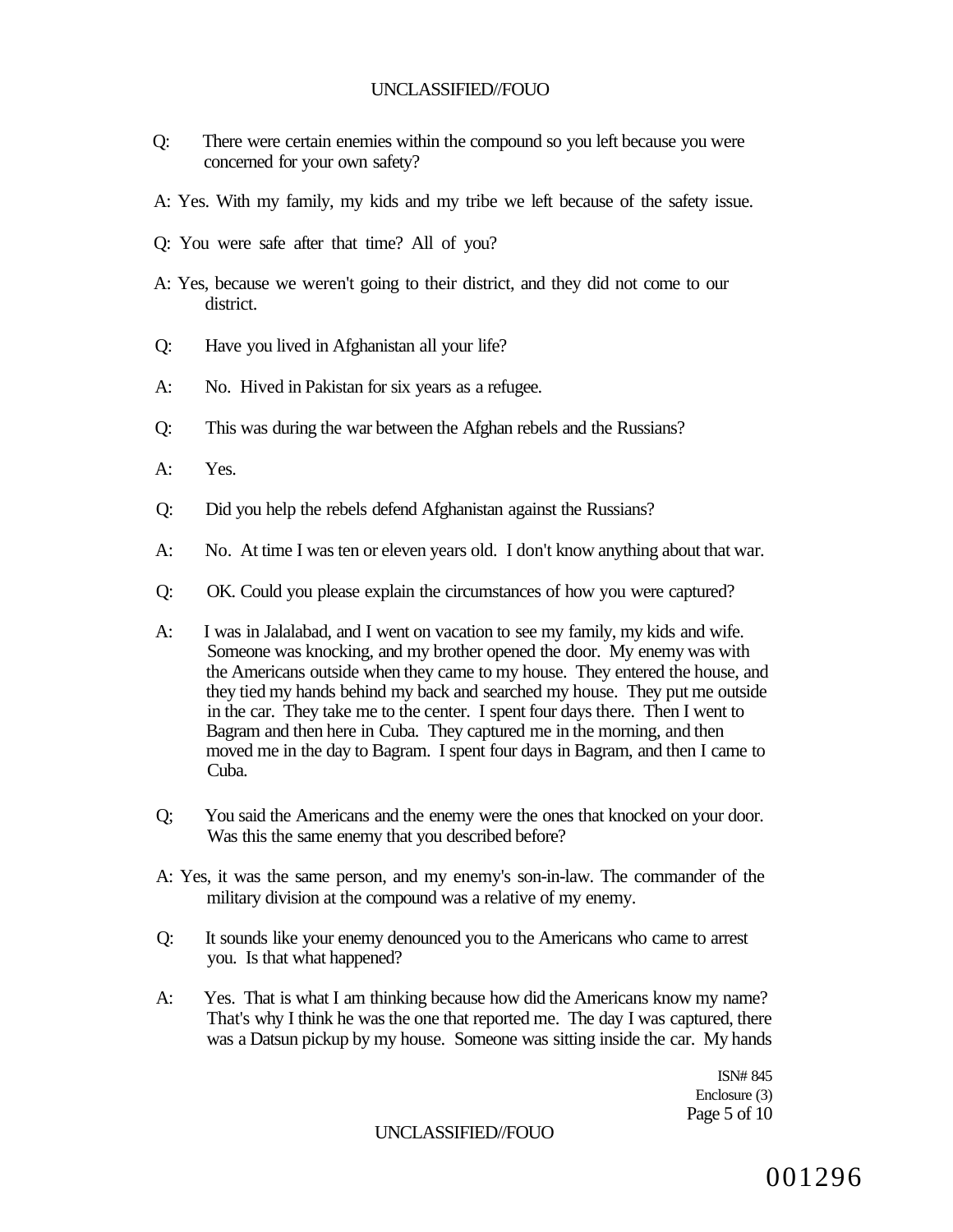were tied, but my eyes were open. I saw two people talk to the man in the car, to maybe see if I was the right guy. Maybe he said yes, and then they came back from the car and put the cover over my head.

- Q: They accused you of being Taliban?
- A: They said nothing to me at that time.
- Q: When was the first time they accused you of doing something wrong, and what did they say?
- A: The first time I heard that was from my Personal Representative. Over past three years here, I have been asking my interrogator why I am here. They tell me they do not know, too. The first time was when my Personal Representative told me. My PR told me I was Taliban, so I said who was commander and where is the proof? If I was sub-commander, it would be a big title, and everyone would know me. People of Konar would know that being a sub-commander is not something you could hide.
- Q: It's very unusual for us to hear that, until a short time ago, you didn't know why you were captured.
- A: I am telling you. That's right. You can ask my interrogator. Since I was in Cuba I have been interrogated two or three times. I wouldn't be mad or upset if I knew my crime. I don't mind being in jail for a logical reason. All these interrogators did was ask about other people, not me.
- Q: That was my next question, what did they talk to you about during interrogations, but you already answered that.
- A: They asked me about other people's names I have not even heard of, so I did not know how to answer.
- Q: Just to summarize so we understand what you have said, you never associated with the Taliban at any time?
- A: No.
- Q: And you've never had any military training of any kind?
- A: No.
- Q: You've never fought against the United States?
- $A:$  No.

ISN# 845 Enclosure (3) Page 6 of 10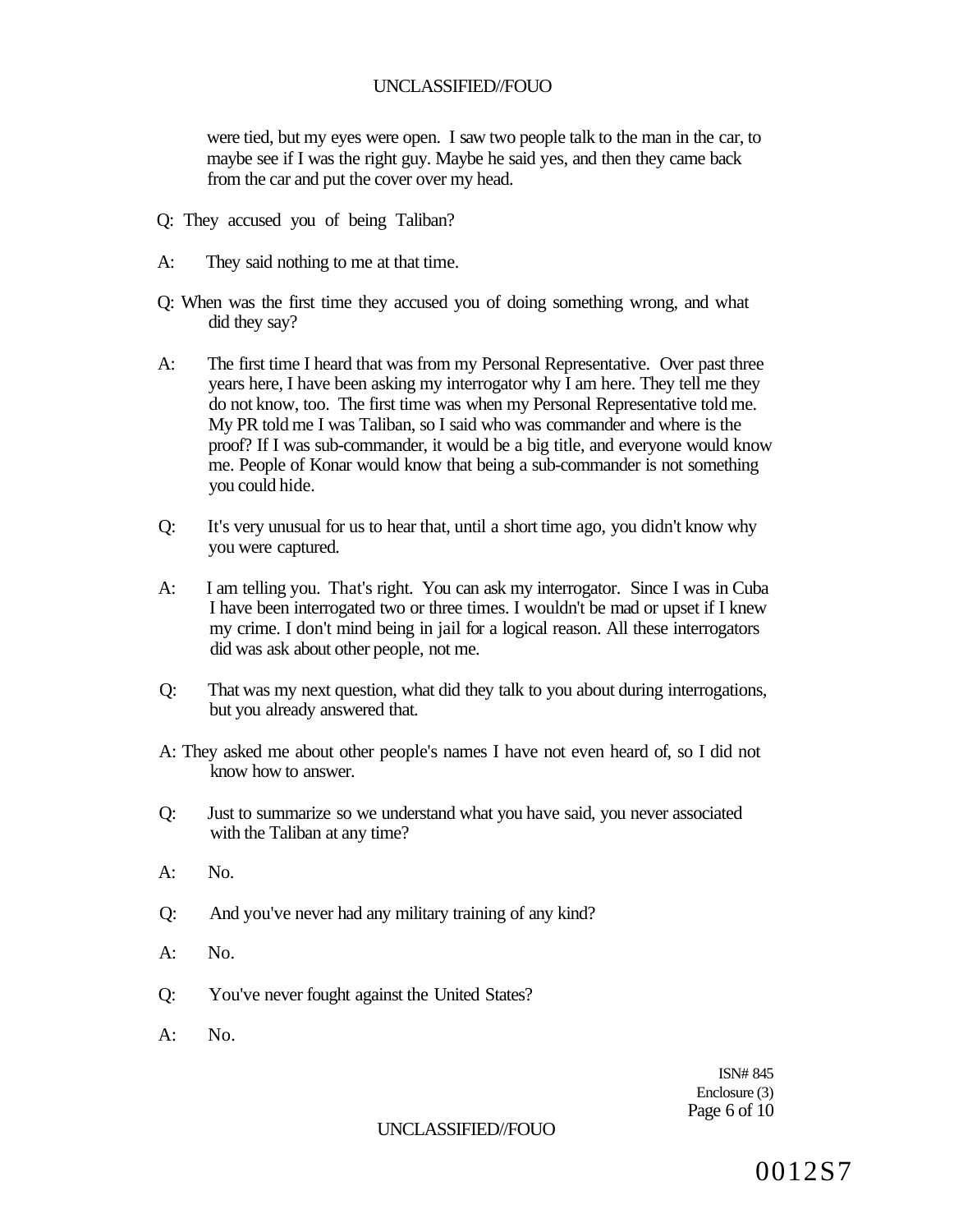- Q: Or against the Northern Alliance?
- A: No. None of it

Tribunal Member: Thank you, I have nothing else.

Detainee: Thanks to you. You may ask my interrogator and the people of my district that this is all true that I am saying.

*At this time, the other Tribunal Member addressed the Detainee.* 

- Q: Other than the six years that you were in Pakistan, you lived the whole time in the Jalalabad area?
- A: No I was in Konar, too.
- Q: That's how many kilometers, miles, or how far from Jalalabad?
- A: Konar is a different province; Jalalabad is a different province. Jalalabad is like a center, then there is (inaudible) and Konar.
- Q: Then Konar is a city or a town?
- A: It's not like Jalalabad and Kabul in Afghanistan. It's not like Jalalabad, or Kabul; it's not bad.
- Q: It's near Asadabad?
- A: Where?
- Q: Where you live, where you are from.
- A: You mean my house, my home? Yes, it's close to Asadabad. (inaudible) There is now a shortcut and there's now a bridge over the river between them to make it easier for the people. There's a river in Konar that divides the districts.
- Q: You indicated that you were on vacation when you were arrested. Correct?
- A: Yes.
- Q: When you were arrested you were with your brother-in-law at the time?
- A: Yes.

ISN# 845 Enclosure (3) Page 7 of 10

# UNCLASSIFIED//FOUO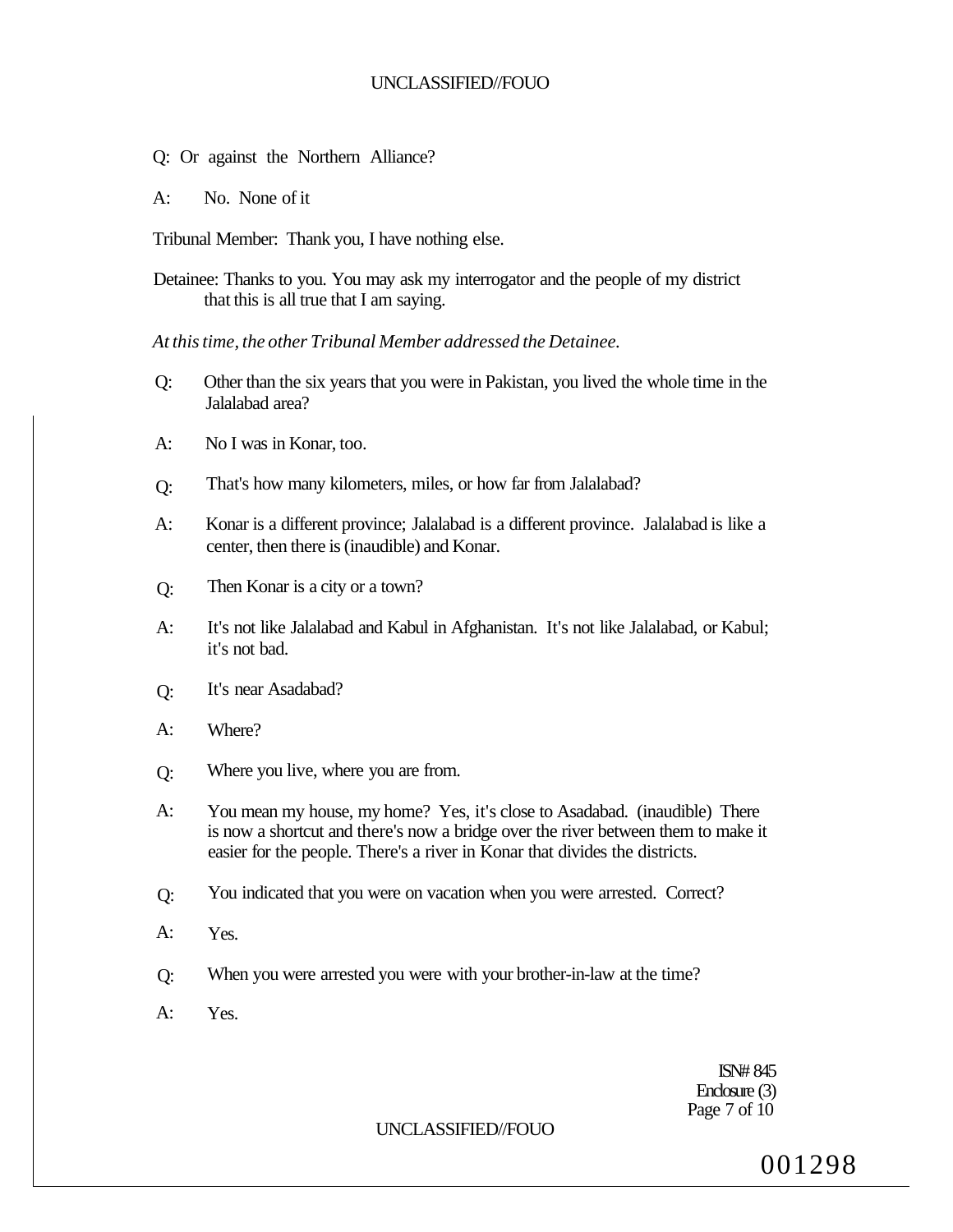- Q: Earlier you indicated the Kalashnikov and shells were found in your house when you were arrested.
- A: Yes.
- Q: You took the Kalashnikov and the shells with you on vacation?
- A: No, it was only in my house. I did not take them with me.
- Q: You were arrested on vacation, back to the house, and it was found in the house?
- A: Yes, it was in my house.
- Q: You were on vacation and it was fairly close to your hometown?
- A: No, it was three hours by car. From Jalalabad to my house it is three hours by car.
- Q: Were you familiar with a place called Derunta camp? Camp Derunta?
- A: It's in Jalalabad.
- Q: Yes. Are you familiar with that camp?
- A: Actually Derunta camp is a station for electricity. And they made it a nice place for visitors.
- Q: Were you ever familiar there was another Derunta camp for military training?
- A: I don't know about any military training camp there. My job was in the city in Jalalabad. That's a little bit away from Jalalabad. I know people go for picnic and fishing, but I know nothing of a military training camp.
- Q: At the time of your arrest, was anyone else arrested with you?
- A: Yes, one of my neighbors.
- Q: Do you know where your neighbor is now?
- A: They released him from Bagram. He went home from Bagram.
- Q: You both went to Bagram?
- A: They put my neighbor in one car, and I rode in another car. After 15-16 days in Bagram, I saw him from far away.

ISN# 845 Enclosure (3) Page 8 of 10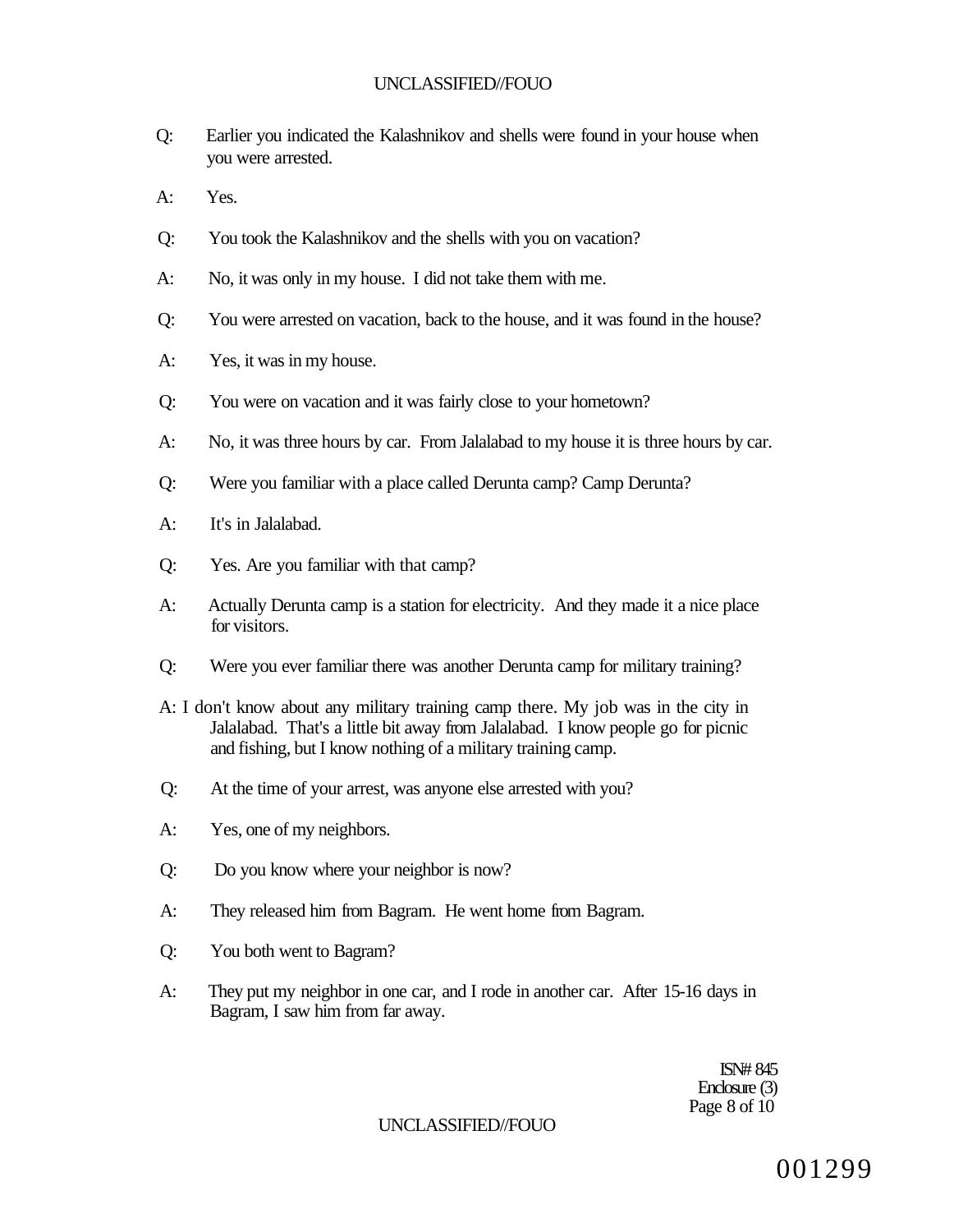- $O:$ Were there ever people coming through the town going to Pakistan, such as Arabs, other than Afghanis, Saudis, Yemenis or other nationalities?
- A: I haven't heard anything and haven't seen them.

# **Tribunal President's Questions for the** Detainee

- Q: I just want to clarify, in my own mind, whose house it was that you were captured in.
- A: In my house.
- Q: In your house? And you were on vacation?
- A: Yes.
- Q: Because I was tlunking you were at your brother's house on vacation three hours away.
- A: No. I was at my house. My brothers live with me at my house. I have two brothers that have separate houses in the same neighborhood, but I have two brothers living with me.
- Q: Did they arrest any of your brothers?
- $A:$  No.
- Q: Only you and a neighbor?
- A: Yes.
- Q: Could you tell me what time of year it was, what month, in relation to Ramadan?
- A: Actually since this Ramadan it's been a year, and last summer in Cuba too. Second to last summer, I was in Bagram. It was Ramadan in Bagram, too. This is going on the third year in jail.
- Q: You were captured in 2002?
- A: I don't know about the year, but I was captured on month before Ramadan.
- Q: Prior to your capture and during the conflict with the Taliban and U.S. troops, did you observe any fighting?

ISN# 845 Enclosure (3) Page 9 of 10

UNCLASSIFIED//FOUO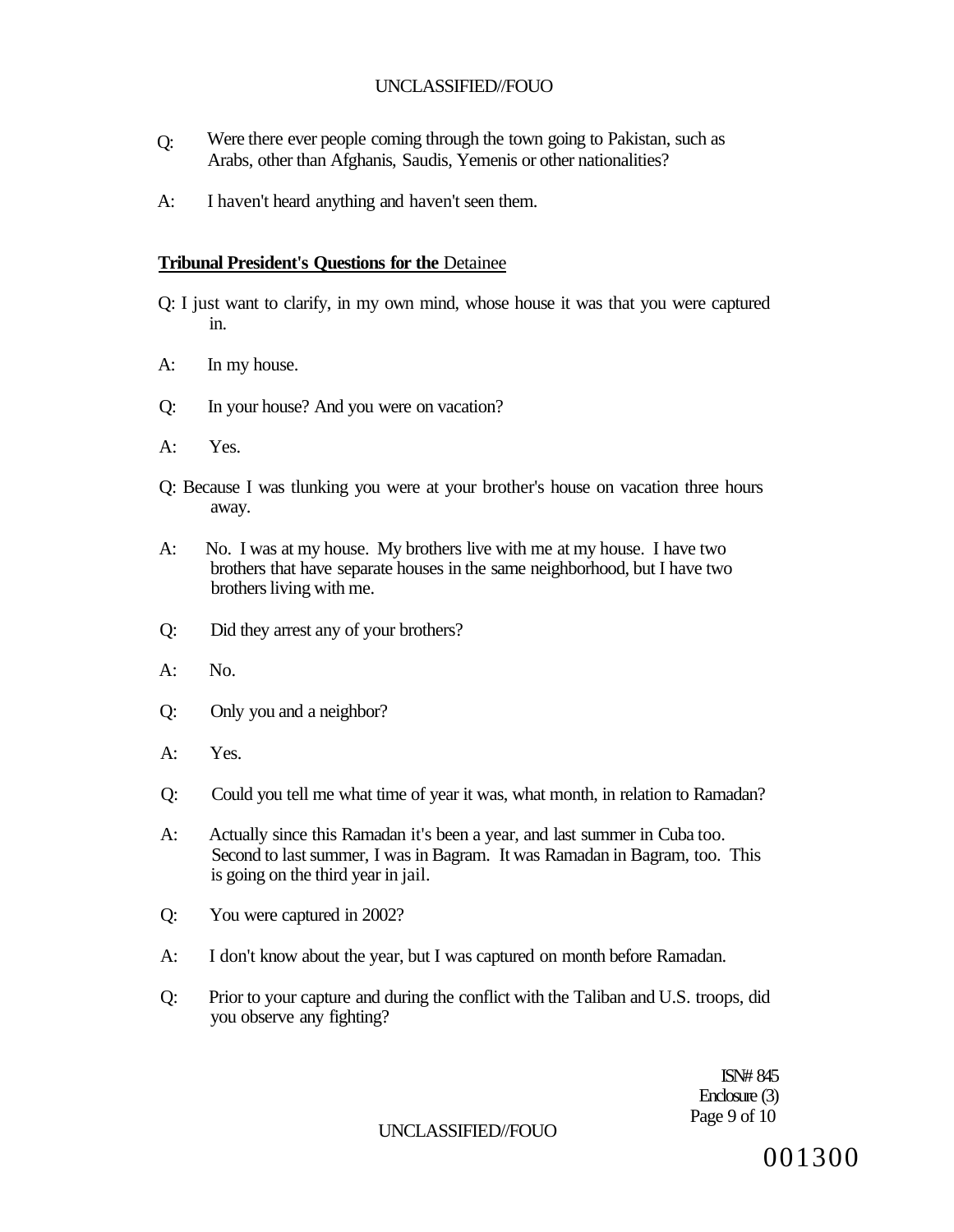- A No.
- $\theta$ In the area that you were living, it was relatively peaceful?
- *A*  Yes.
- $\overline{O}$ Is there anything you desire to tell us further about yourself?
- A I don't have anything else.

*The Tribunal President then thanked the Detainee, and explained the remainder of the Tribunal process. The Detainee asked how long the notification of the proceedings would take. The Tribunal President informed him to anticipate a response time of approximately thirty to sixty days. The Tribunal President then completed the statement of the process, and adjourned the open session.* 

# **AUTHENTICATION**

I certify the material contained in this transcript is a true and accurate summary of the testimony given during the proceedings.



Colonel, U.S. Marine Corps Tribunal President

> ISN# 845 Enclosure (3) Page 10 of 10

UNCLASSIFIED//FOUO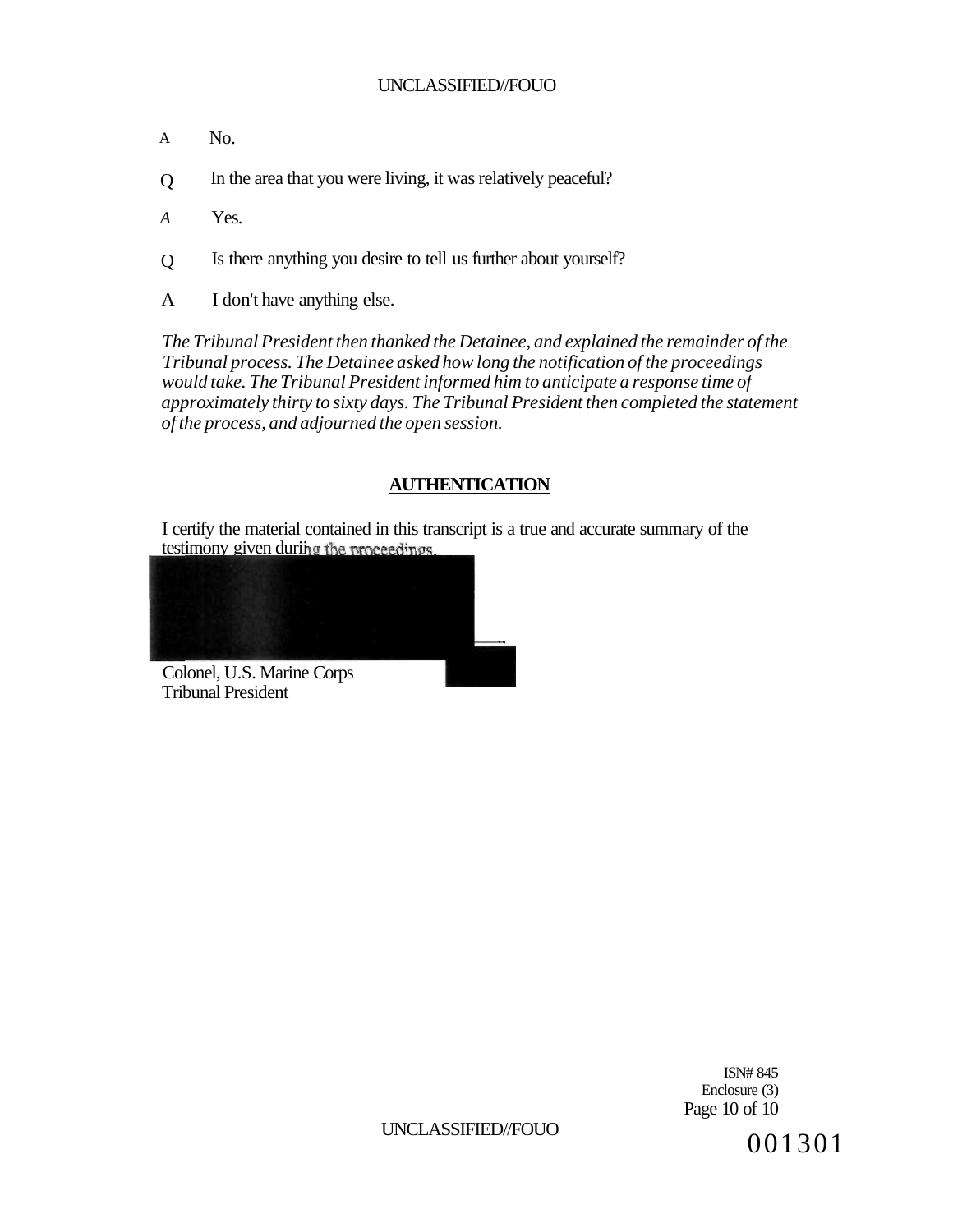### **Summarized Unsworn Detainee Statement**

*The Tribunal President was explaining the hearing instructions to the Detainee. The Tribunal President asked the Detainee if he had any questions about the Tribunal process.* 

Detainee: I don't understand the exact process, but I understand everything that you have said and that was translated. I understand so far.

Tribunal President: Very good.

Detainee: From what I understand so far, you have two kinds of evidence, classified and unclassified and you will permit me to listen to the unclassified evidence.

Tribunal President: That's correct.

Detainee: Up until now, you have not read anything from my file.

Tribunal President: That's correct.

Detainee: How do 1 start to speak, in this court? Do I start by telling my whole story or how do I start presenting my information? I've never been tried before, so I just want to know how to present the information. Is it by way of questions? Or am I going to speak?

Tribunal President: I understand your question, and we will explain that. You will have an opportunity to address the items on the unclassified summary with the assistance of your Personal Representative and you can add whatever that you feel is important to us.

Detainee: That good. Let's begin.

Tribunal President: We may have questions after you present your story.

*While the Recorder was reading the first unclassified allegation, the Detainee had a question.* 

Detainee: Should I start to answer now?

Tribunal President: Not at this time.

*After all allegations were read, the Detainee had a question.* 

Detainee: Are these evidence or accusations?

ISN# 152 Enclosure (3) Page 1 of 13

UNCLASSIFIED//FOUO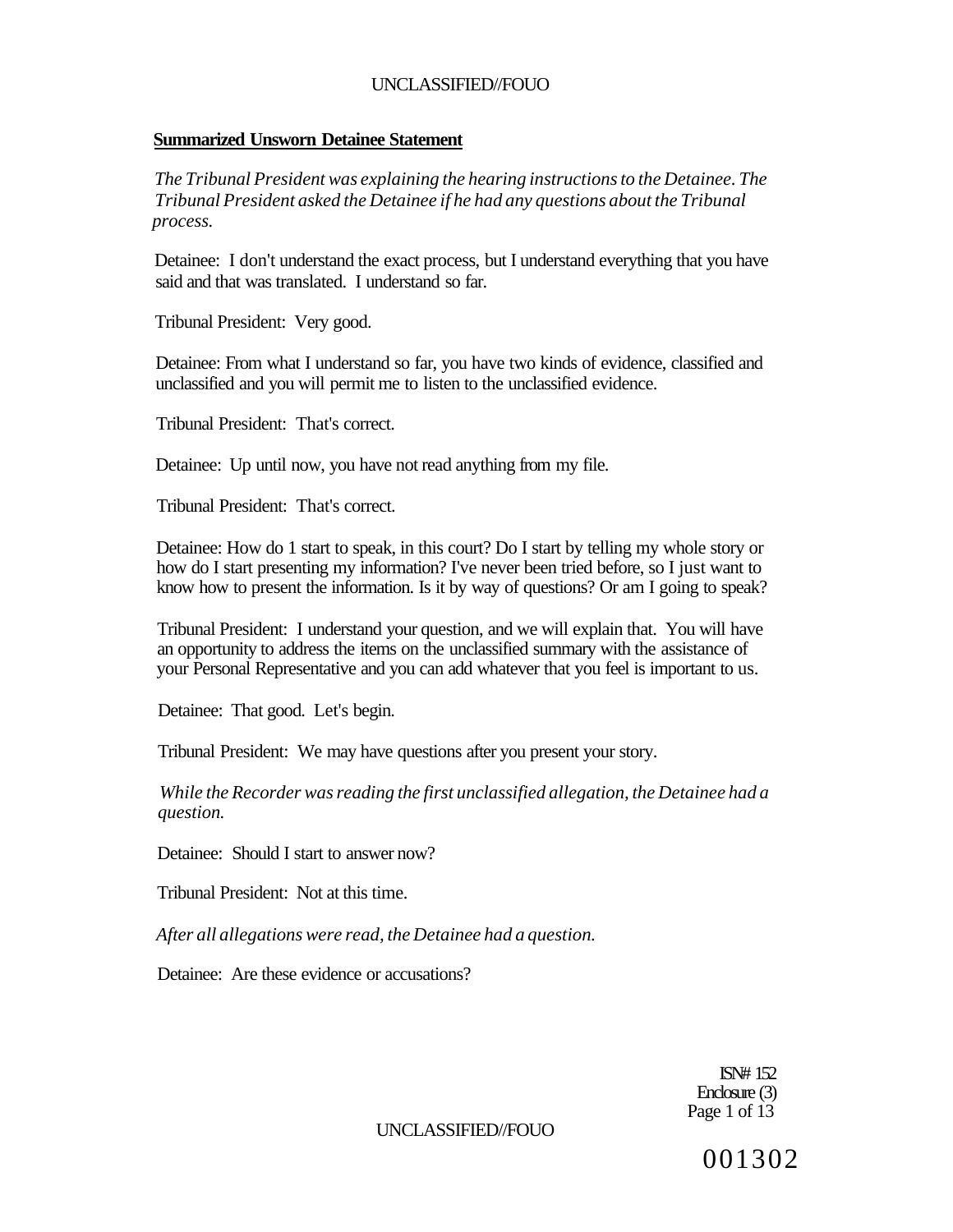Tribunal President: They are in the form of both. They are considered unclassified evidence. But yes, you can consider them also allegations that you will have an opportunity to address.

Detainee: I'm sorry, I just don't understand. How does it fit the two pictures or definitions? For example, if I say this table is the chair and the chair is the table and they are the same thing, does that make sense?

Tribunal President: No, that doesn't make sense. But, this process makes sense to me and hopefully it will make sense to you, because you're the one that's going to have to provide us with evidence and tell us that you did or did not do these things as listed on this summary of evidence.

Detainee: So, I just answer the accusations. But I'm going to call it accusations. I'm not going to call it evidence.

Tribunal President: Very well, you can call it as you wish.

Detainee: 1 will not be allowed to attend that classified session?

Tribunal President: That's correct.

Detainee: Should I start my story?

Tribunal President: Yes, and that can be in form of a story or statement. At this time, would you like to take an oath and make your statement under oath?

Detainee: Yes.

#### **Summarized Sworn Detainee Statement**

# **• 3(a)(1) The Detainee arrived** in **Afghanistan in late 2001 from Yemen via Saudi Arabia and Pakistan.**

This is not true. What is true is that I went to Yemen fleeing. I did not go officially. And the reason is that in Saudi Arabia, if you're not a Saudi citizen, you have to have a Saudi sponsor. My brother had refused to give me a stamp from the Saudi government to Yemen. So, for that reason, I went fleeing to Yemen to get the visa and 1 returned once again to Saudi Arabia. And going unofficially from Saudi Arabia to Yemen is very easy; it's just like going from one city to another city. So, I really went from Saudi Arabia to Kuwait just for a short rest and stop in the airplane and then I went to Pakistan. So, I did not go to Yemen, truth be told. It would be easy for me to lie; no one saw me except for God. But, I'm telling the truth.

> ISN# 152 Enclosure (3) Page 2 of 13

UNCLASSIFIED//FOUO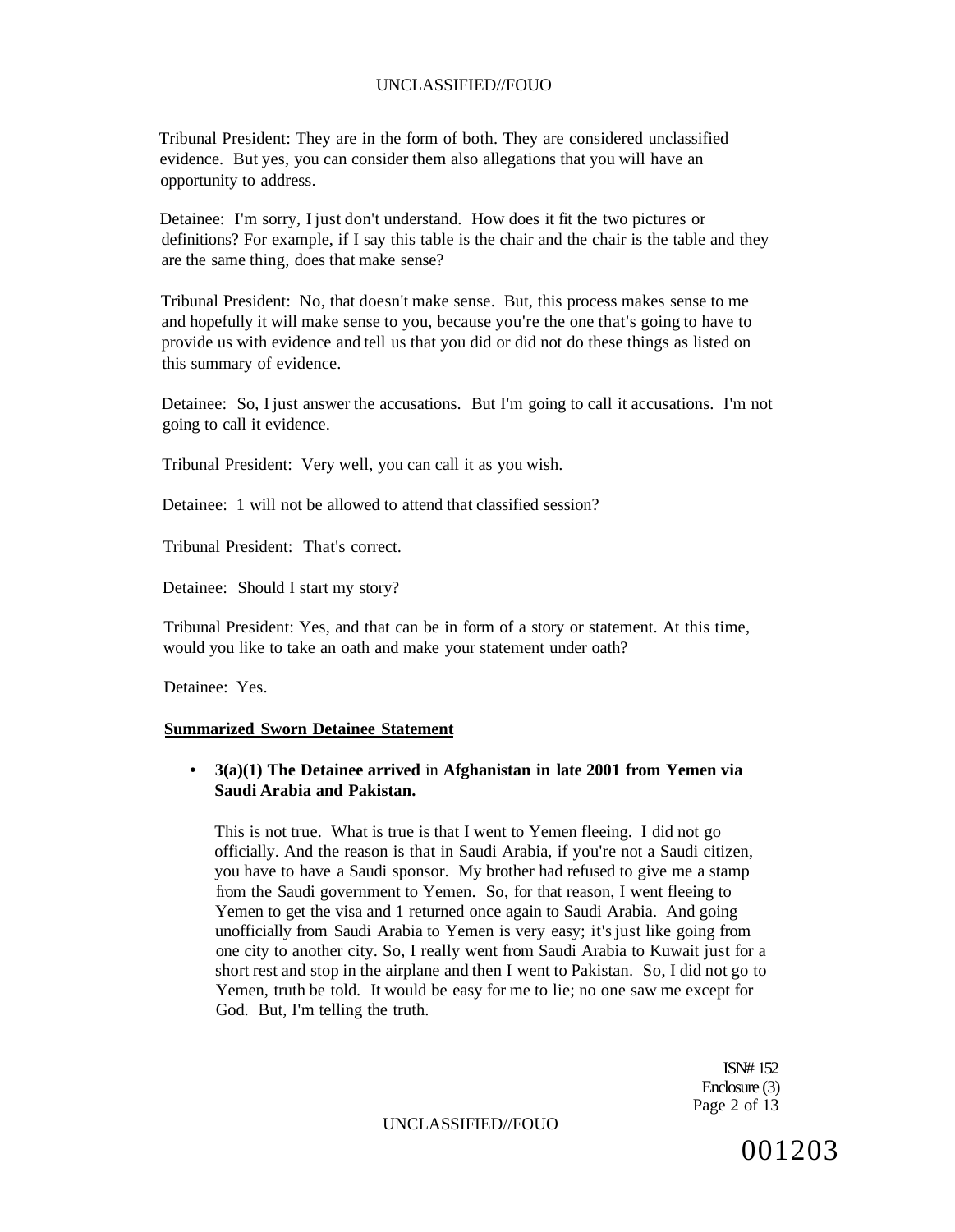Personal Representative: Did you want to describe how you ended up in Afghanistan?

Detainee: I was in Pakistan with Jama'at al Tabligh. I went with my friend Abu Ali to the Pakistani villages. But, when we got there, we found that the people from Jama'at al Tabligh were there. There were many of them. My friend suggested to me that we go somewhere where there are not so many people who are doing the Daawa and then we could spread the religion more and have more people. So, he said let's go to Afghanistan. First I did not agree, but then he convinced me and then we went.

Personal Representative: Anything else on this point?

Detainee: No. But regarding the date, I don't remember if it was the year 2000. We don't usually go by the date.

#### • **3(a)(2) The Detainee is associated with the Jama'at al Tabligh.**

I am not associated with Jama'at al Tabligh. I will tell the truth. I used to be a long time ago with Jama'at al Tabligh. After that I left them. But that was a long time ago, about 12 to 15 years ago.

# • **3(a)(3) The Jama'at al Tabligh, a Pakistan-based Islamic missionary organization, is being used as a cover to mask travel and activities of terrorists including members of al Qaida.**

If this was true, we haven't seen anybody here in prison from Jama'at al Tabligh, why is that? That's the question for you.

Tribunal President: What is the question? Is the question you're saying that you haven't seen anyone or we haven't seen anyone?

Detainee: We haven't seen anyone here from Jama'at al Tabligh. In Riyadh, there were many people from Jama'at a! Tabligh; it is permitted by the Saudi Arabia government. But, we haven't seen any of them here. That's one point. Another point is the Pakistani government, the Saudi government and France most of the governments - they all help Jama'at al Tabligh. I remember a long time ago when I was with Jama'at al Tabligh, people used to come there from all over the place, from America, from France. So then, why do all the governments permit the existence of Jama'at al Tabligh? If so, then the governments are all terrorist organizations.

#### • **3(a)(4) The Detainee is associated with the Jaish E Mohammed Islamic Fundamentalist Group.**

ISN#152 Enclosure (3) Page 3 of 13

UNCLASSIFIED//FOUO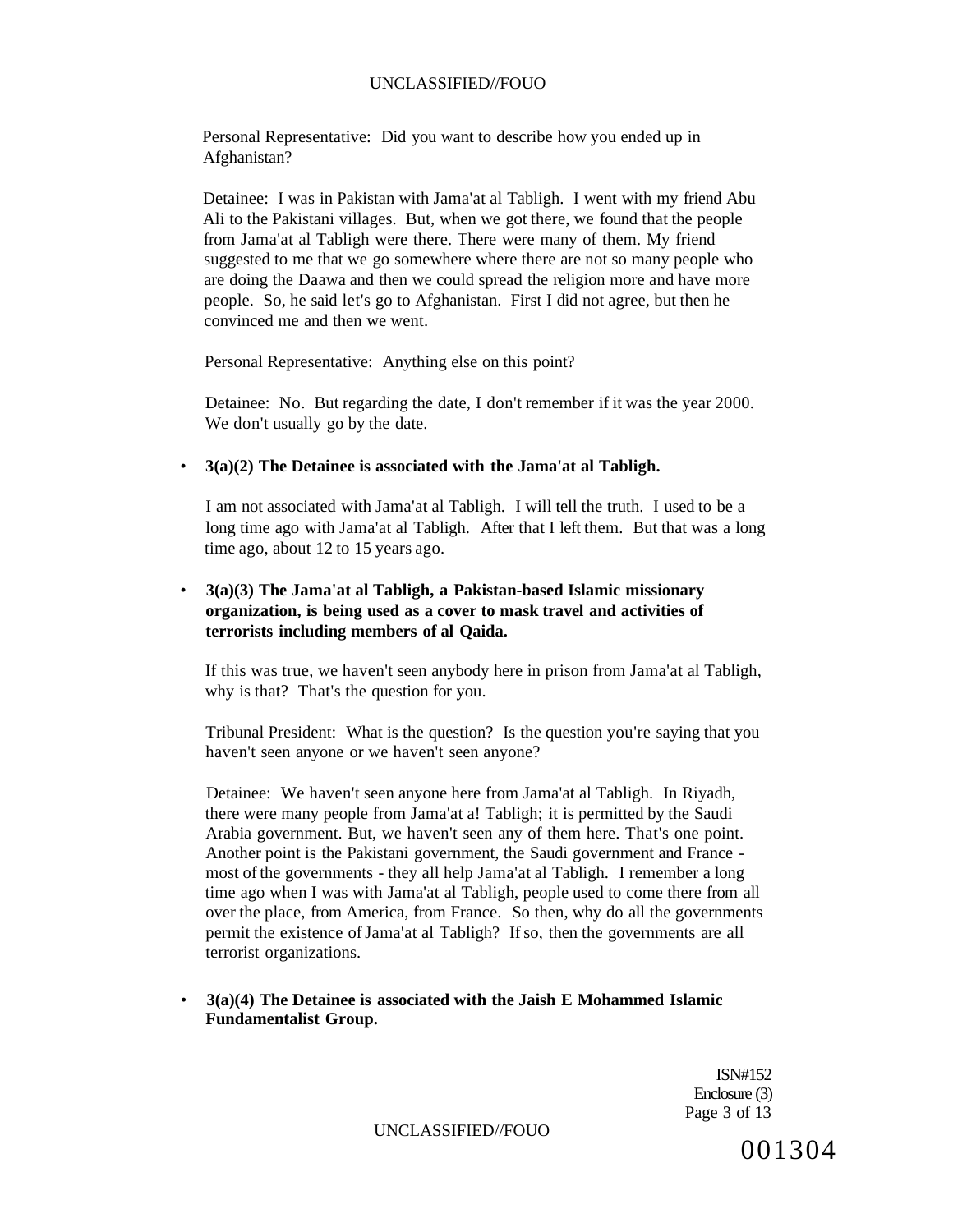What is strange is that all of the interrogators ask me about this question so I answer no, I am not one of them. Jaish E Mohammed is affiliated with the Pakistani government. Now if there is an army, for example, if there is an army in America, does it make sense that it is separate from the American army? Just to make sure you know, "Jaish" means "army" in Arabic. So, according to that, then Jaish E Mohammed is part of the Pakistani army. Then the Pakistani government is a terrorist organization. Then the President of Pakistan should be like me and wear whites.

Tribunal President: Continue.

• **3(a)(5) The Jaish E Mohammed Islamic Fundamentalist Group is a terrorist organization associated with al Qaida and the Taliban.** 

That's something you should ask members of Jaish E Mohammed, not me.

• **3(a)(6) The Detainee completed paramilitary training.** 

**No.** 

#### **• 3(a)(7) The Detainee may have stayed in a guesthouse in Afghanistan.**

I don't know how to answer. Is anyone who rented a house in Afghanistan a terrorist? I don't really understand. Is that how you want it?

Personal Representative: In this case, as I described, a guesthouse would have been sponsored by al Qaida or the Taliban?

Detainee: No, I did not go. Abu Ali and I went and rented a house.

#### • **3(bXl) The Detainee was at the front lines in Bagram.**

Also, I don't know what it is with the interrogators here. I say no and they say yes. How does this work? Does yes mean no, does no mean yes to them?

Tribunal President: I can't answer for them.

Personal Representative: Would you like to add your story?

Detainee: Really, I excuse the members in the Tribunal that are sitting in front of me because you haven't read my story or my file and if you had read it, you would know my story.

Tribunal President: Well, that's true we would have but we may have been tainted before we came into this Tribunal. Had we read the information, had we

> ISN# 152 Enclosure (3) Page 4 of 13

UNCLASSIFIED//FOUO **A n** -1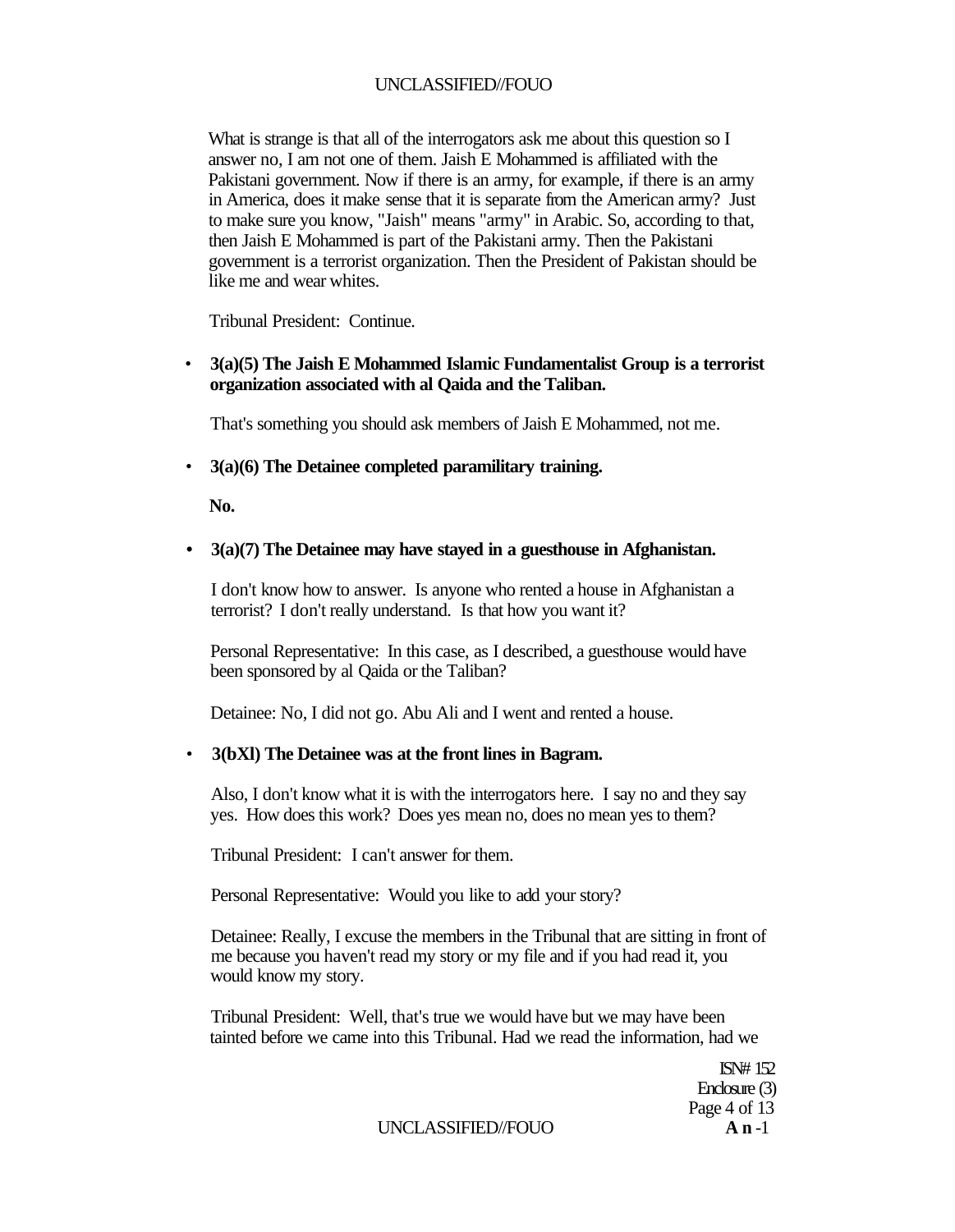had access to your file, we may have already predetermined certain things, which might not be true. So, we want to hear the truth from you before we look at any other information, including your file.

Detainee: We got there through the Pakistani, Afghani borders. The Pakistani border, we didn't come directly through the borders, we came through the desert. I'm going to see, if you can listen to me. I'm going to tell my story. Then we came to the Afghani borders, so we presented our passports. My friend and I then went to Kandahar. In Kandahar, we stayed for about two weeks. But, also we found people there that understood the Daawa and understood many things about Islam. So, directly we went to Kabul and we stayed in Kabul for two weeks. And also we found people that didn't necessarily understand but they weren't receptive; they didn't have reception to the idea. It is difficult to stay with people that are not welcoming you. So, we then rented a vehicle and drove to Jalalabad. The people in Jalalabad, they welcomed us, they were receptive and they also didn't understand very much about the religion. For that reason, the Daawa in that place was a good idea. But, we were surprised after two months of staying there, events happened and it was the American events. I heard on the radio what had happened, but I didn't imagine the picture of the event. But when I came here, the interrogator showed me on TV. And these, of course in these times and these events, my friend Abu Ali, went one day to go eat lunch and didn't return home. I was surprised because he was very late and it was almost dusk. So, I went to the market to go look for my friend, to look in the restaurant. An Afghani man saw me. He spoke a little bit of Arabic, but not good Arabic, he spoke just a little bit. He said, "what are you doing here now?" I told him what I am doing, I am just here, I'm looking for my friend, he left me and he was late. He then said to me, "are you crazy?" He said that Afghans are killing Arabs; he told me to flee. I told him I didn't do anything to anyone. He told me to come into the car, I will tell you. So he told me that the story that the Afghans are killing the Arabs is true, and even now you'll see no one with a beard anymore and I found that it was true. I was looking around and I found that a lot of people had shaved their beards off. So, the picture had changed somewhat People had beards before, now they didn't have beards. And this is true; I had noticed this in Jalalabad. So, directly this Afghani man said I will take you to the Arabs. So, he took me to the mountains and he pointed, he said over there, there are Arabs. So I was walking, walking until I found some Arabs. They captured me and they asked me, "what are you doing here, who brought you here?" So, I told them the story about the Afghans and they said that it's true that the Americans are now going to attack Afghanistan. So, then I went to Pakistan and I saw groups and groups of people going to Pakistan. They told me they were going to Pakistan, so I went with them. And the mountains, there were snow-covered mountains. I saw people retreating to Pakistan, so I went with them. And that is the summary of the story.

> 1SN# 152 Enclosure (3) Page 5 of 13

00X306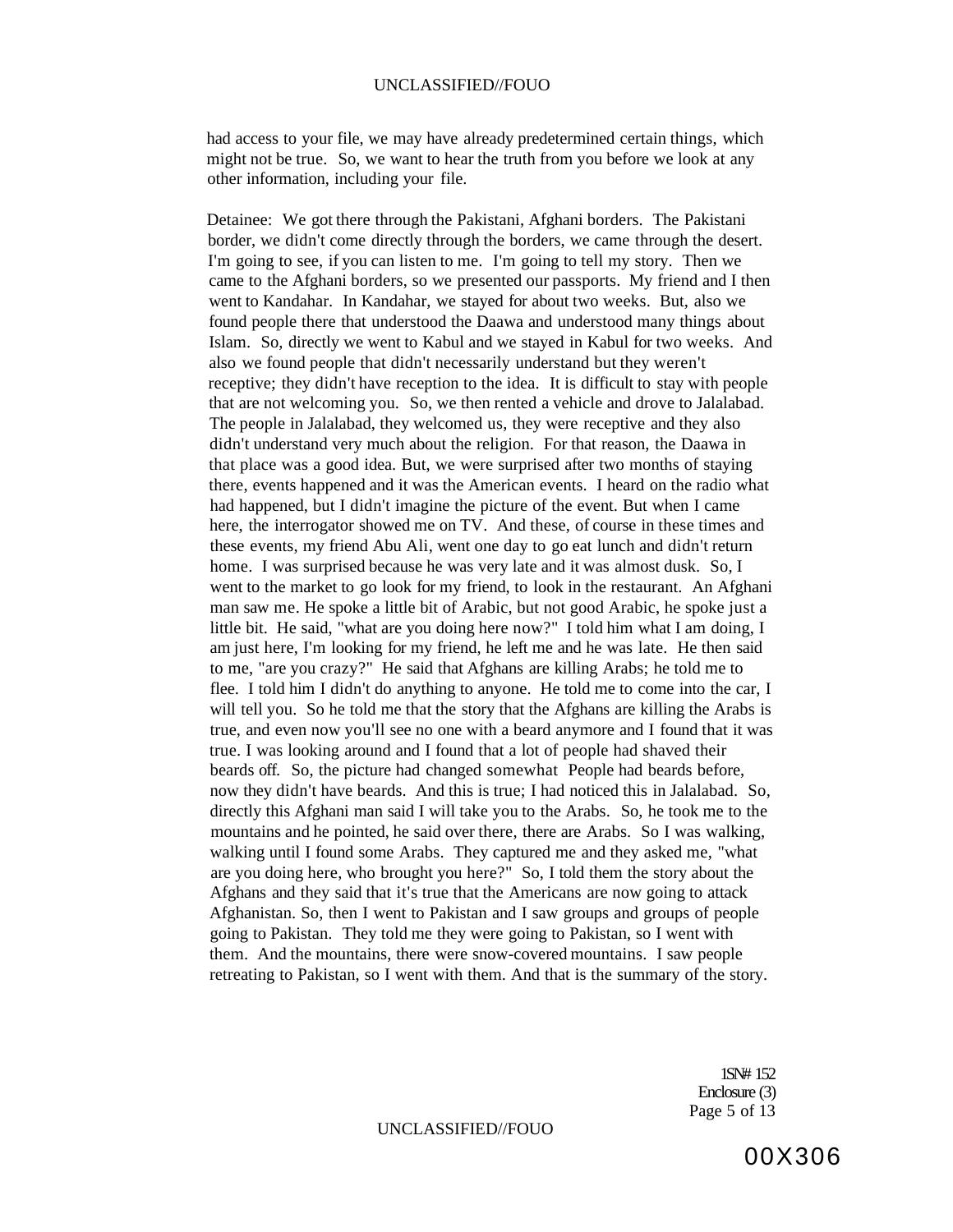# **Tribunal Members' Questions to Detainee**

- Q: Can you remember how long you were in Afghanistan?
- A: It's been three years. If I ask anyone about the events in America, what were you doing at that time, you wouldn't remember. It's been three years. It's true that the events were great; not great as in good, great as in large. But it's difficult for me to say exactly. I can say approximately three to four months from the minute I left home.
- Q: And how much of that time was before the event?
- A: I don't know. Most of us Arabs don't really keep track. Some people keep track but very little. Especially in Saudi Arabia and Yemen.
- Q: As I understand it, you went from the Pakistan border, to Kandahar, to Kabul, and then to Jalalabad and that's when you found out about the events. Do I have it correct?
- A: Sure.
- Q: And, at that time, you were with your friend and other people in the missionary group, or just the two of you together?
- A: No, no one else.
- Q: Did you ever have any meetings or discussions with people in the Taliban?
- A: No.
- Q: So, as far as you knew, they approved of your being in Afghanistan?
- A: I don't know. I got in through the border. It's true that I didn't go through the Pakistani border directly, but I did go officially through the Afghani border.
- Q: When you were in Afghanistan, they never confronted you and asked you questions about what you were doing there, nothing like that?

You mean the Taliban?

Yes?

No.

ISN# 152 Enclosure (3) Page 6 of 13

#### UNCLASSIFIED//FOUO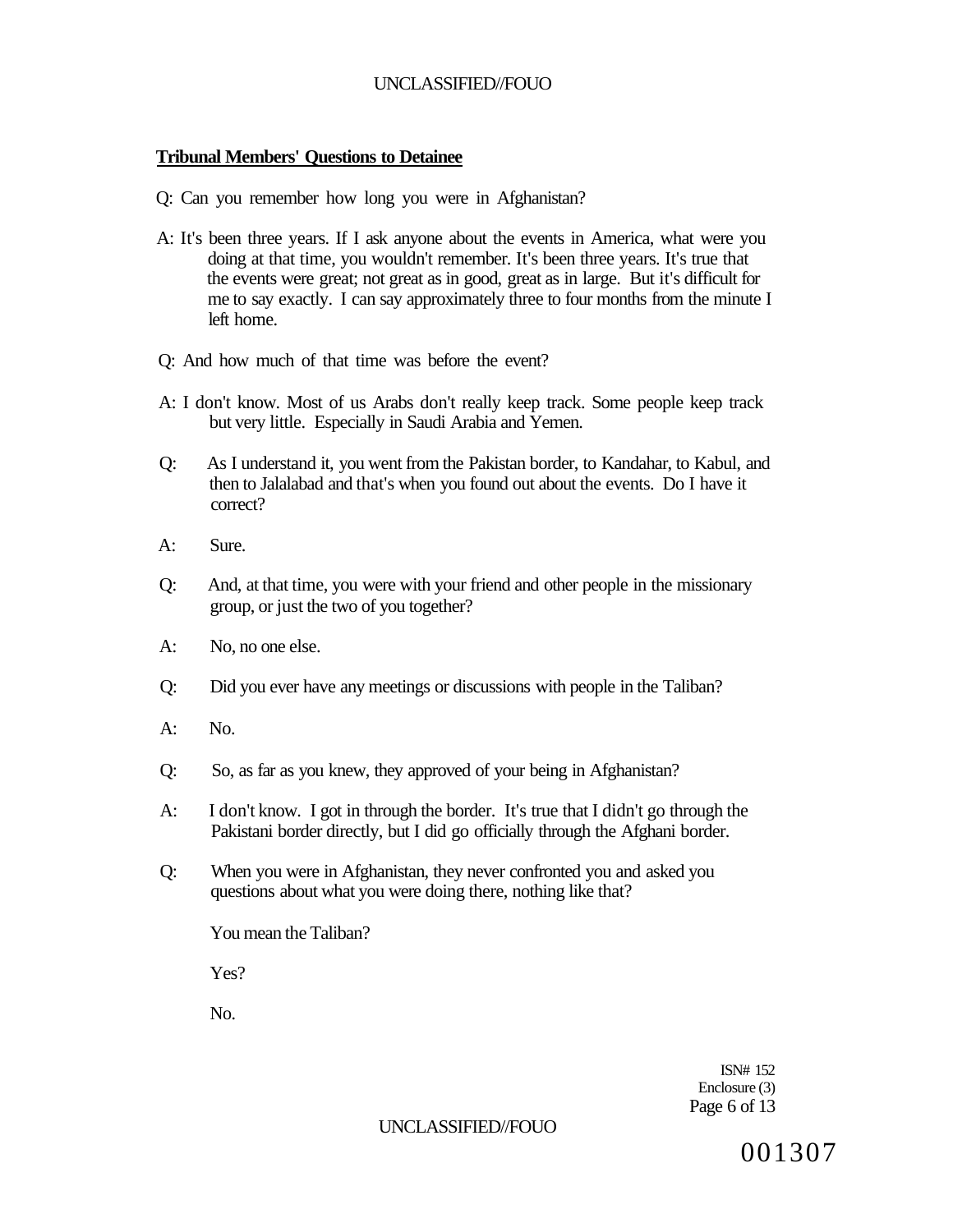- Q: Where did you get the original idea to travel to that area of the world to begin with?
- A: I never thought one day that I would go to Afghanistan. But, one time in Riyadh, I was praying in one of the mosques. I saw a man in the mosque one time, and he was talking to people about religion. After he finished, I went to him and I told him that I wanted to be like that. I wanted to speak to people, to be like him, to spread religion and goodwill to the people. Like preaching prayers and obedience to your parents, and so on. So he said I could come with him to do the Daawa. He told me that we would go to Pakistan, And he said that in the Pakistani tribes, you would find people that don't know anything about religion. He said they are Muslims, but they don't know anything about religion. So I agreed.
- Q: Was this person a religious leader in the mosque? How did you know who he was?
- A: I didn't know him well, but I knew of him as a person who spoke in the mosque.
- Q: Were there others that did the same thing as you did from the mosque?
- A: I don't know. Maybe after I went to him other people came, but I don't know.
- Q: At the time you left, did you have a job or were you a student? What else were you doing in your life?
- A: No, I was working.
- Q: And what was the job that you had?
- A: Thing that you need for travel, like tents and wood. Things for travel in the desert.
- Q: Is this a job you felt you could leave for an extended period to do Daawa?
- A: Not a long time, but normal; for maybe a few months. I was thinking maybe six months in Pakistan and I would return.
- Q: Are these things commonly done in your culture?
- A: Very common. Every man does that.
- Q: If you can explain to us briefly, how does a Muslim properly do a Daawa?
- A: For example, first you look for a village or a place in a village where people don't know much about the religion. You go there and gather them all in the mosque

ISN# 152 Enclosure (3) Page 7 of 13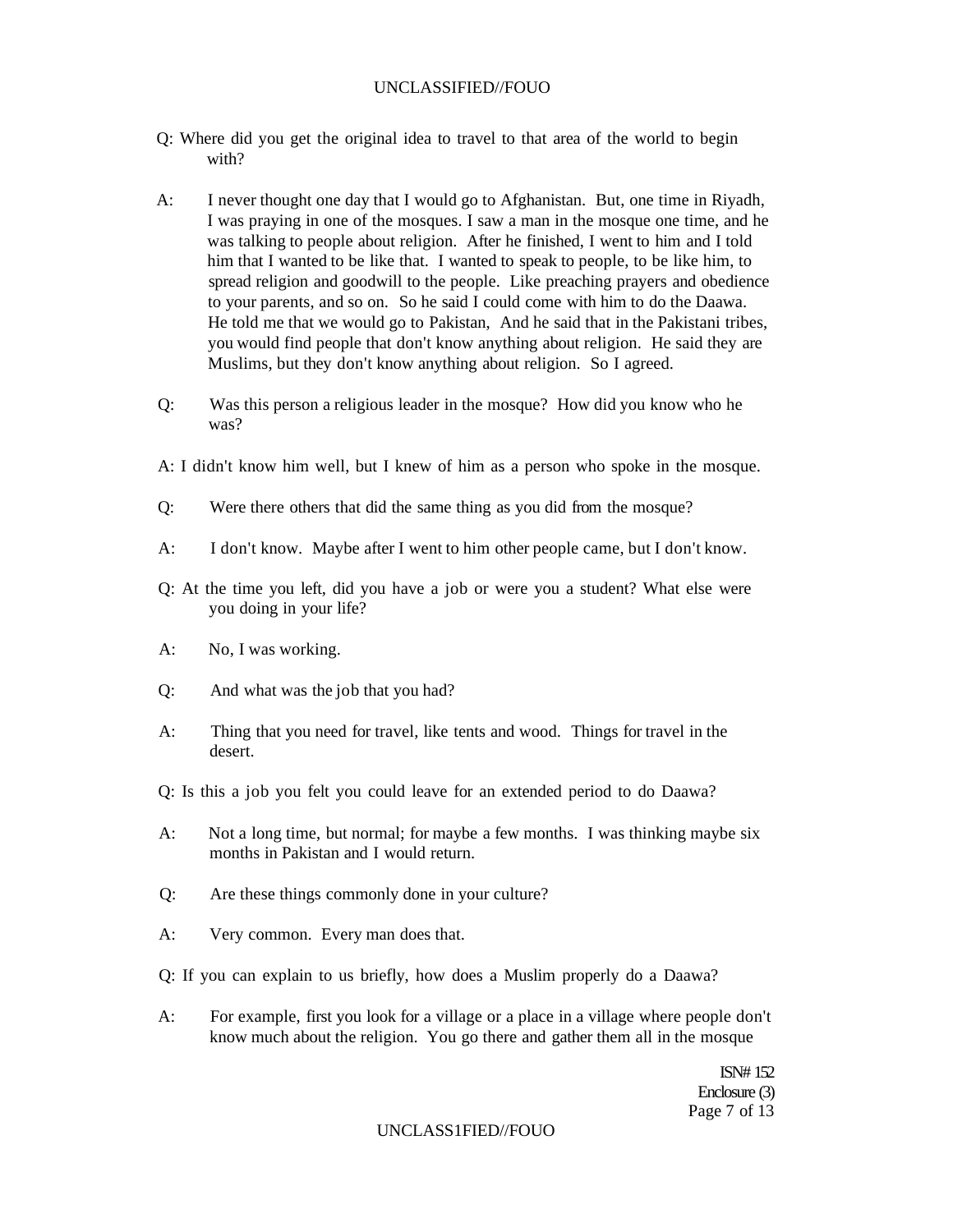for prayer. And after the prayer, you talk. You talk to them and see what subject that will benefit these people. For example, there was this man that did not obey his parents. You sit with him several sessions and you preach to him and you teach and tell him that obedience to your parents is the equivalent of obedience to God. You also tell him about praying. You go to him and advise him to pray. That God will show you heaven for these prayers. There are many things you can do in Islam, for example alcohol and sex. For example, you tell them instead of having sex with a woman, take this money, the money from the mosque and go get married. So instead of doing this sin, you do good. It's all the same thing; what you are going to do in sin you can do in righteousness. But, just this way it can get you to hell or this way could get you to heaven. Many other things like that, alcohol, drinking, depending on that person's problems. But, generally, you just spread goodwill and good deeds.

- Q: Are you expected to provide for your own needs by taking money over there to buy things, or do people there take care of you?
- A: No, that is also what's wrong in Islam, that people pay for you or give you money. You have to pay for yourself. Before you go and do the Daawa, you have to work.
- Q: Were you able to save from work and plan for a six-month Daawa?
- A: Yes. But, of course, I did not stay for six months.
- Q: But, if you had stayed for six months in Pakistan, then we wouldn't be here right now?
- A: You are a smart one.
- Q: You said earlier that you never completed any paramilitary training of any kind?
- A: Yes, I said that.
- Q: Prior to that, had you ever had any military training in your life?
- A: Not training, but generally we, the people of Yemen, in our houses there are many weapons in Yemen but not in Saudi Arabia. In Yemen, everything is sold, from pistols to a tank. Obviously, with the nature of things in Yemen, I held an AK-47. And that's the only thing that I trained on. When you get married, you hold the AK-47 and fire in the air. We call this a celebration of marriage.
- Q: You are only firing in the air, right?

ISN#152 Enclosure (3) Page 8 of 13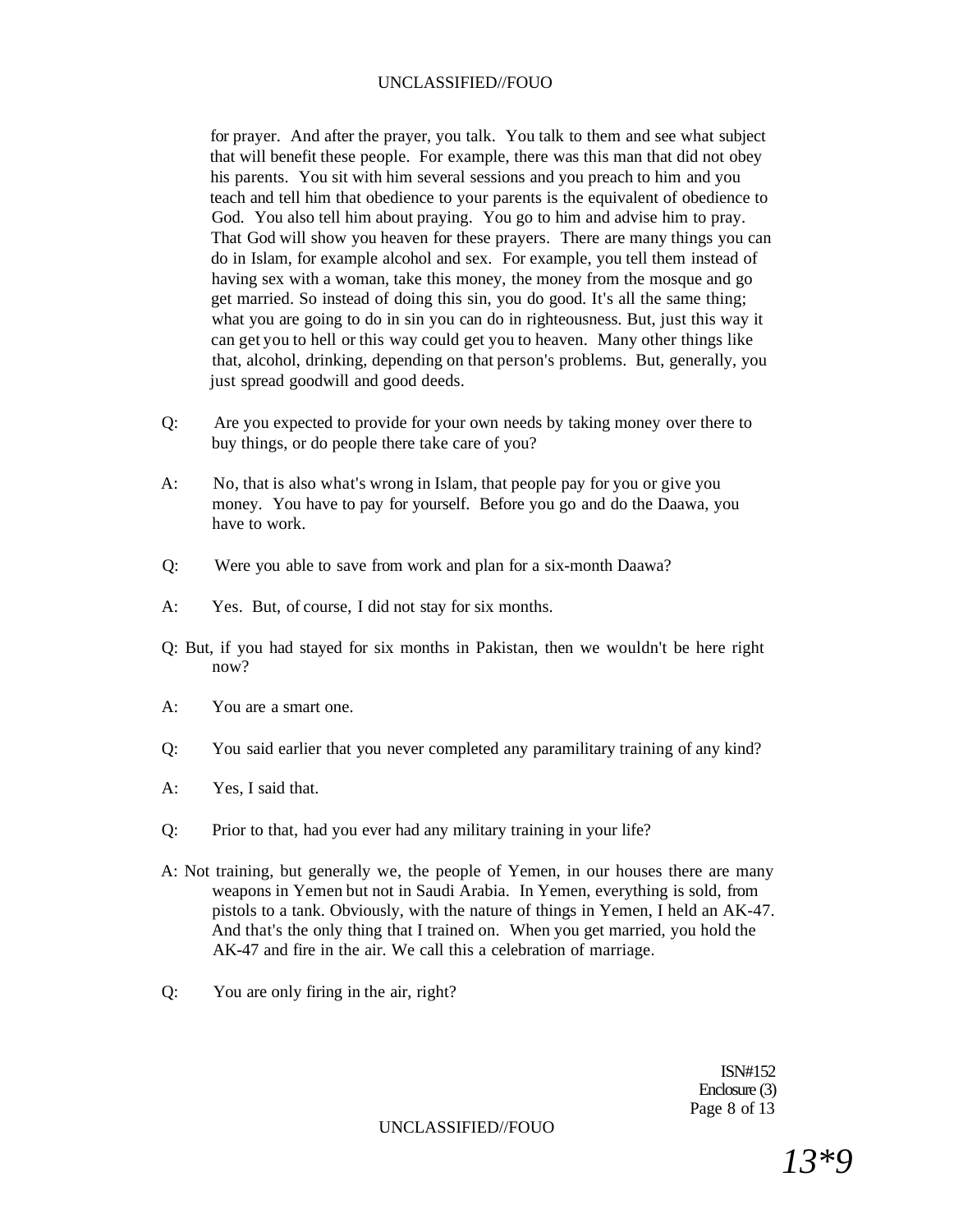- A; Yes, in the air. It's a big problem in Yemen because if someone accidentally gets killed when someone is firing in the air, a huge fight will erupt between two tribes. Or, you have to pay for that person and in Yemen if you kill a person you have to pay his family for compensation for his death. If that happens when you fire and someone accidentally dies, then the amount you pay is five or six times what you would normally pay.
- Q: In the culture, is it considered normal to learn how to use these weapons as young people?
- A: Honestly, *V*11 tell you the truth. Most fathers will teach their son how to use the AK-47. There are many weapons in Yemen, but people prefer the AK-47.
- Q: Are there other weapons that their fathers teach their sons how to use?
- A: From what I remember in Yemen, it was mostly the AK-47 and also pistols and hand grenades and other things. But most of the people I saw just had AK-47s.

#### **Tribunal Members' Questions to** Detainee

- Q: Did you turn your passport in when you went into Afghanistan?
- A: No.
- Q: Could you tell us how you were captured and brought into custody and how you wound up here?
- A: I was not arrested or captured. We were retreating from Afghanistan to Pakistan, I saw from a distance Pakistan soldiers. I went to them and I turned myself in. There were many ways to flee, but why should I flee? I didn't do anything wrong. For that reason, 1 just turned myself in.
- Q: What did they do to you? Did they give you an opportunity to talk to your embassy or your country?
- A: No. But they were good. The Pakistani government, I went to them, I was dizzy and hungry. They gave me food and took care of me. I was walking in the snow in the mountain for about three days. The snow came up to my thighs. Thank God I made it there. When I got there, I was very dizzy. So I gave thanks to God for finally getting to Pakistan.
- Q: Were you with any of your friends when you finally made it to Pakistan? I know you lost your friend in Afghanistan, but did you have any other friends with you; people that you knew fairly well?

ISN# 152 Enclosure (3) Page 9 of 13

UNCLASSIFIED//FOUO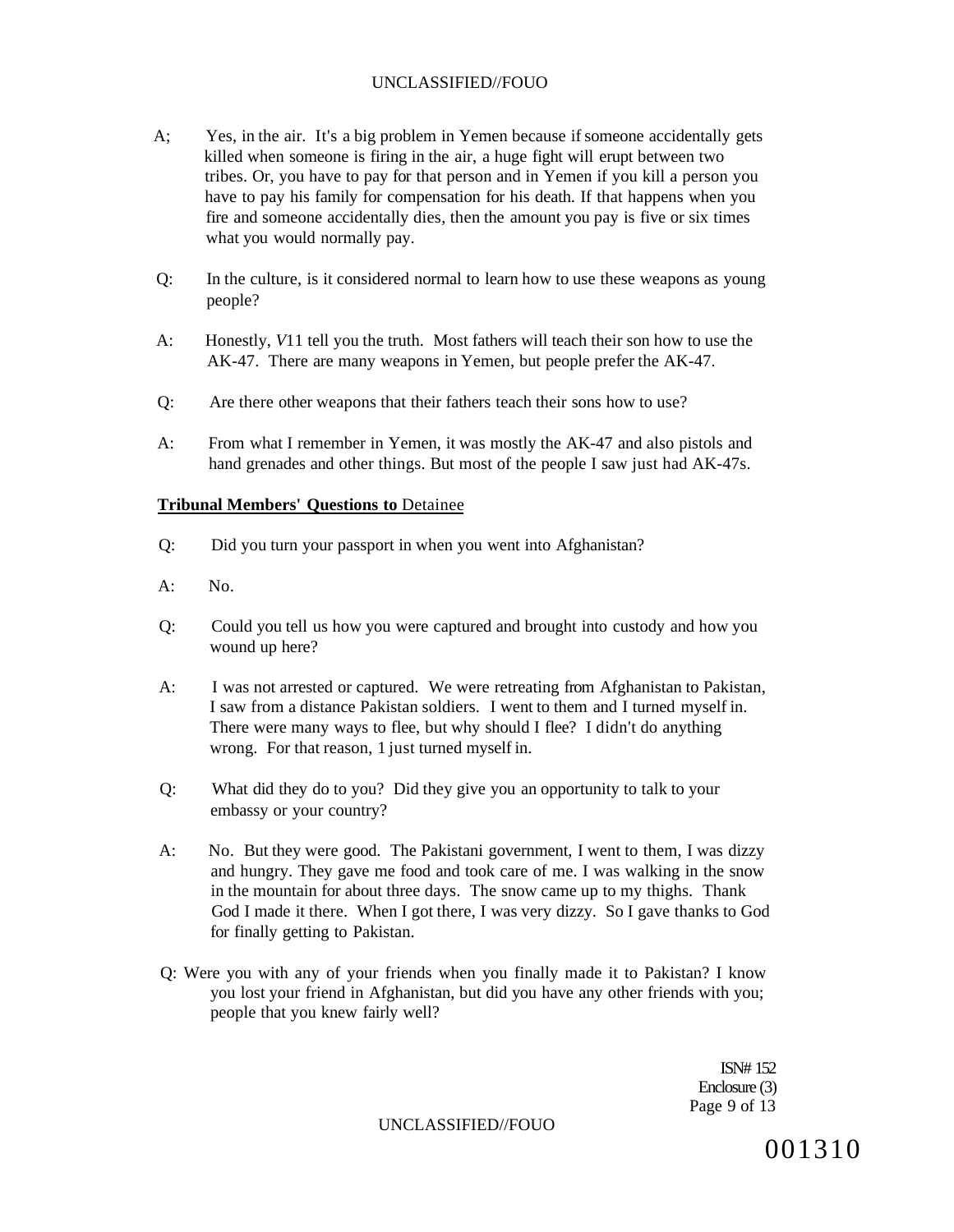- A: No, I was with a group, that is true, but they went one way and I went another way. I pointed them to the Pakistan government and said instead of going alone, lets go this way. They said no. If you want to come with us, come with us. If not, then go alone.
- Q: When you turned yourself in or presented yourself to the Pakistanis and you were brought into custody, was anyone released or let go?
- A: I don't know. Maybe, someone was standing behind me or came after me, but they took me and put me in jail.
- Q: There's an allegation that you were in the front lines in Bagram.
- A: You already said that. You mentioned that.
- Q: Is there anything that you can think of why people would believe that you were at Bagram on the front line?
- A: Really, you should ask the person who wrote that.
- Q: I'm just looking for something that could be of help to you.
- A: If I did know the answer, I would talk. I said the truth, really. I told you I was in the mountains in Tora Bora, so why should I say I was not in Bagram? There is no reason to be afraid, really.
- Q: Do you still have your passport? Do you know where your passport is?
- A: I wish it was with me, but I left it at home.
- Q: I don't understand that. You had the passport from Pakistan going into Afghanistan?
- A: No. You mean from Afghanistan to Pakistan?
- Q: When you left home and traveled to Pakistan, you had a passport.
- A: Yes.
- Q: And then, from Pakistan to Afghanistan, you had a passport.
- A: Yes.
- Q: And then, going back to Pakistan, did you have a passport?

ISN# 152 Enclosure (3) Page 10 of 13

# UNCLASSIFIED//FOUO

00X31!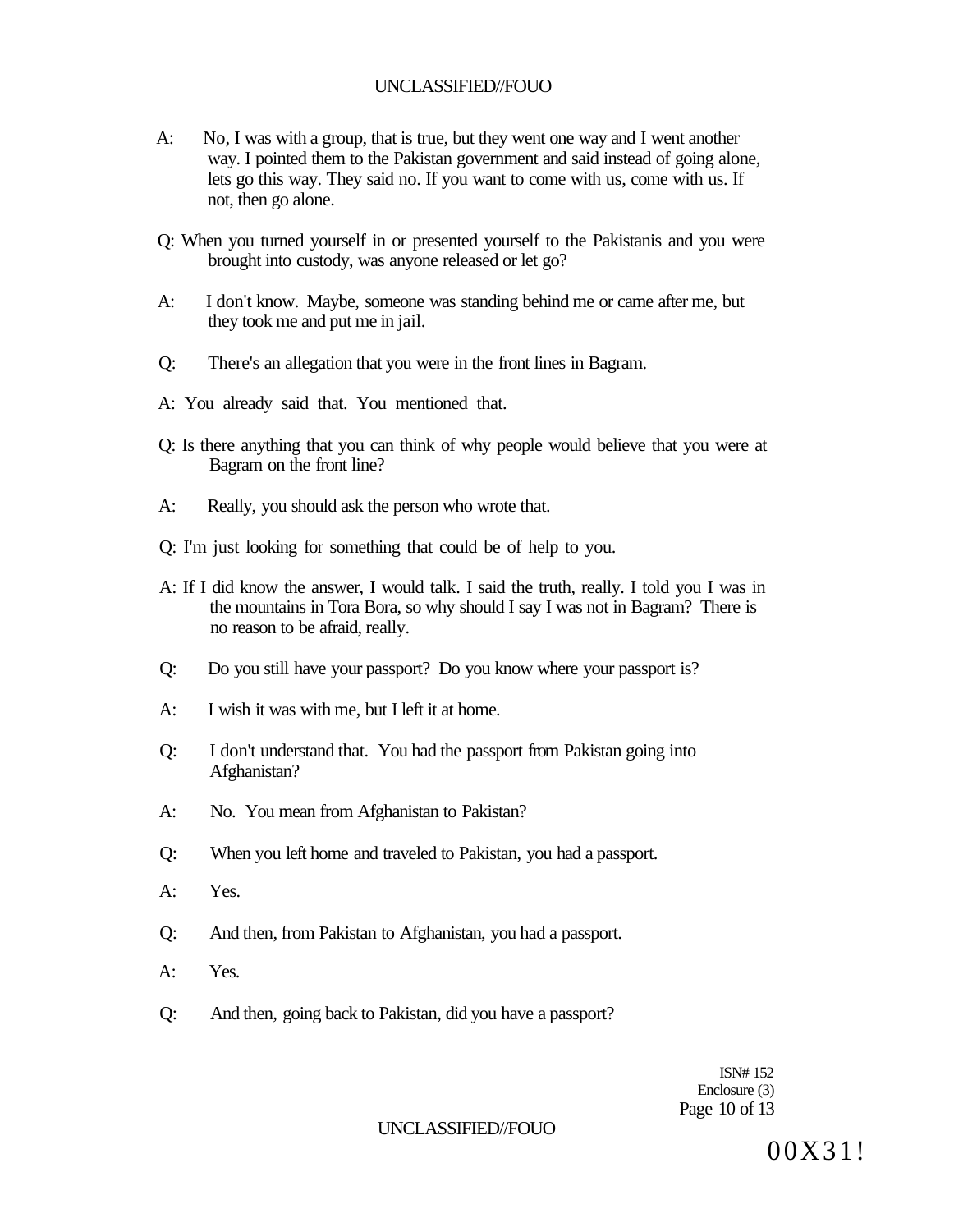- A: No.
- Q: Where was it?
- A: It was in the apartment, in the house in a bag.
- Q: Did you have money when you made it to Pakistan? When you fled Afghanistan?
- A: Yes, I had money.
- Q: What happened to the money?
- A: I had approximately 500 Saudi riyals and 100 dollars. The Pakistani government took it from me.
- Q: You had some US currency and some Saudi currency?
- A: Yes. Maybe I had other things with me, but I don't remember exactly. I do remember that, because the Pakistani government took it from me.
- Q: They treated you well, but they took your money.
- A: Yes. I was thinking that they were taking me to the embassy. After that, I was in prison and next thing I knew, I was on my way to America.
- Q: The friend that you talked about that you traveled with. Was that the man that you spoke with at the mosque?
- A: Yes. Same person.
- Q: Did he have his own money or did you have to help pay for him to make it to Pakistan?
- A: Help who?
- Q: Your friend who traveled with you.
- A: He paid and I paid. We never calculated how much I spent or how much he spent, we just both paid as we went. You know how the Arabs are, I'll pay for lunch one time, he'll pay for dinner one time. We don't really keep track of who pay what.
- Q: Have you traveled often in that area, or is this the first time you ever traveled?

ISN# 152 Enclosure (3) Page 11 of 13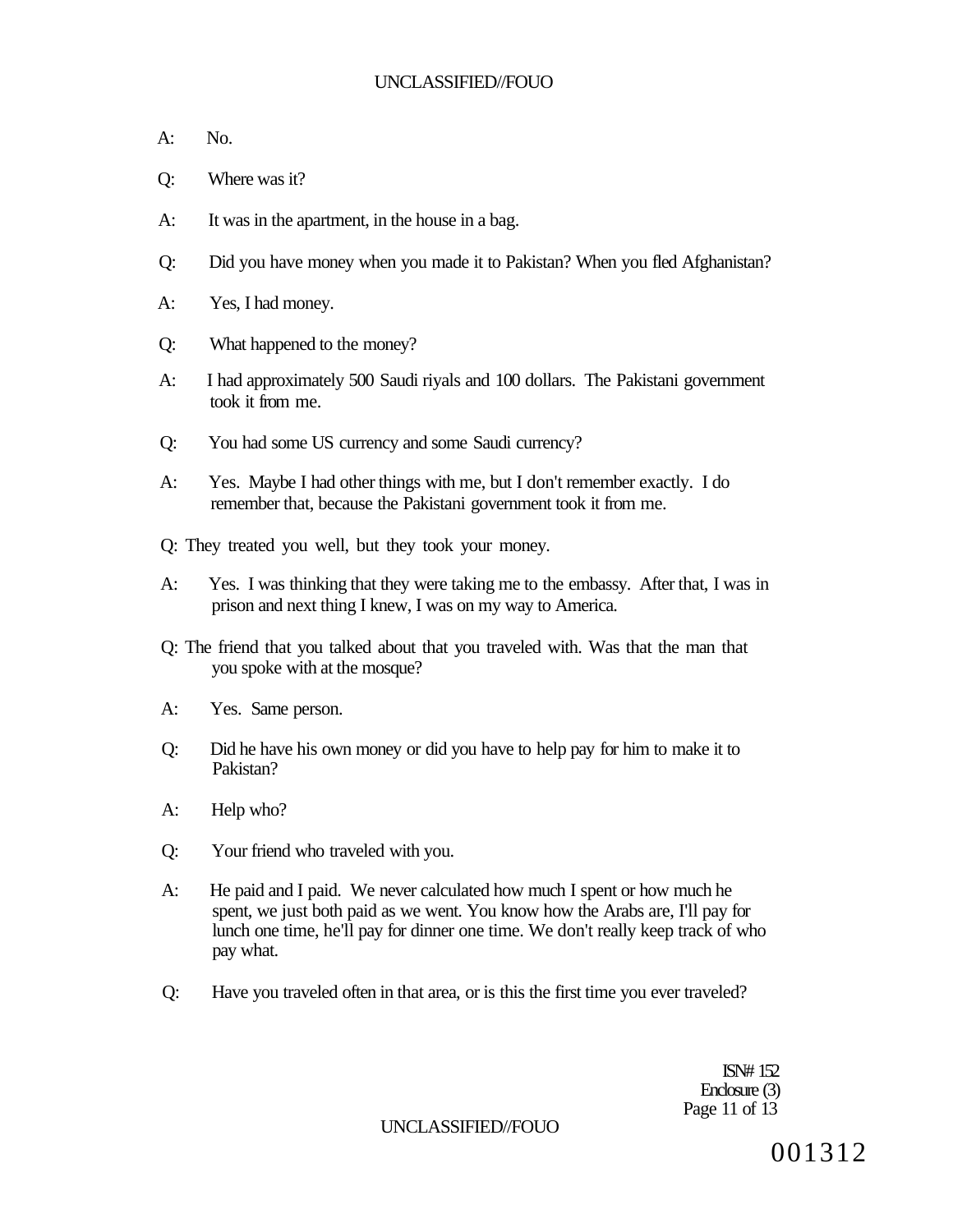- A: No, before that I traveled to Iraq and Jordan. But Jordan was a stopover on my way to Iraq.
- Q: Was it for the same reason, for Daawa, or was it for tourism?
- A: No, tourism in Iraq? I traveled for treatments for my father. My father grew old and had kidney failure. So I had to treat him, so I gathered money and went to Iraq for treatment. His treatments were cheap in Iraq. And the medicine was good over there. It was better than Saudi Arabia. So, that was my reason for my travel to Iraq.
- Q: You had mentioned that when you were traveling the last time into Pakistan, you had 100 dollars American money with you. Is that customary just to have some other currency? Why take American money?
- A: Dollars are American, are there any dollars besides American dollars?
- Q: There could be dollars in other countries, but I'm talking about US currency.
- A; There are dollars in other countries?
- Q: Jamaican dollars.
- A: Where is Jamaica?
- Q: Over the water. The question is whether you had US currency?
- A: Yes, 100 dollars and 500 rivals. I didn't finish your question 'was it customary to have American dollars?' Yes, what I have heard in Saudi Arabia is that the American dollar was the best currency to have in the world.
- Q: So it's like an insurance policy? Take a hundred dollar bill just in case you need it?
- $A^T$  Yes.

#### Tribunal President's Questions to Detainee

- Q: Do you have anything else that you wish us to be aware of as we make our determination of enemy combatant status?
- A: Good, can you give me a little while, a few days to see if there is anything else that I want to say or add.

ISN# 152 Enclosure (3) Page 12 of 13

#### UNCLASSIFIED//FOUO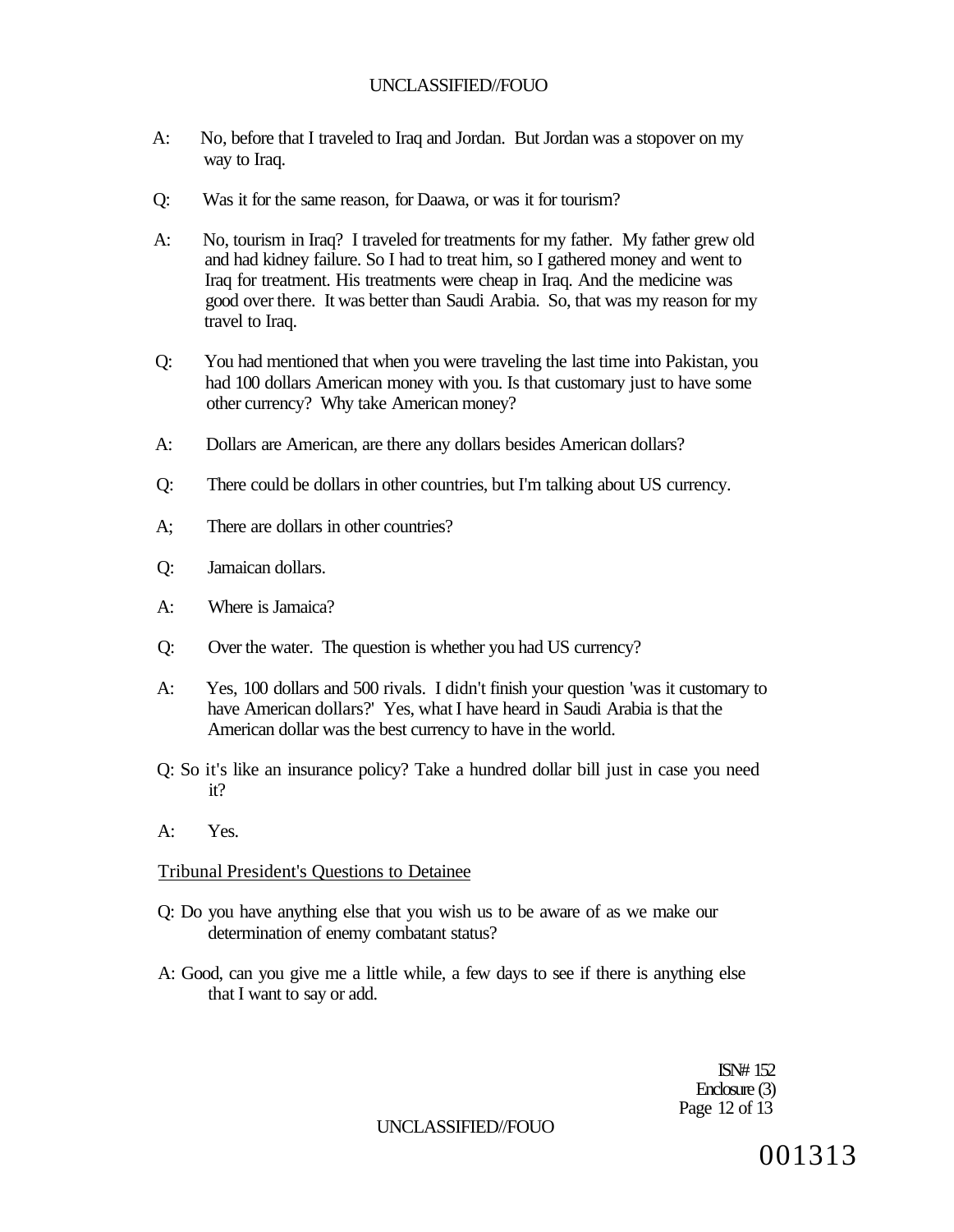Tribunal President: Unfortunately not. This Tribunal will be closed and we will go into deliberations today.

Detainee: Now, I don't have anything.

# **AUTHENTICATION**

I certify the material contained in this transcript is a true and accurate summary of the



1SN# 152 Enclosure (3) Page 13 of 13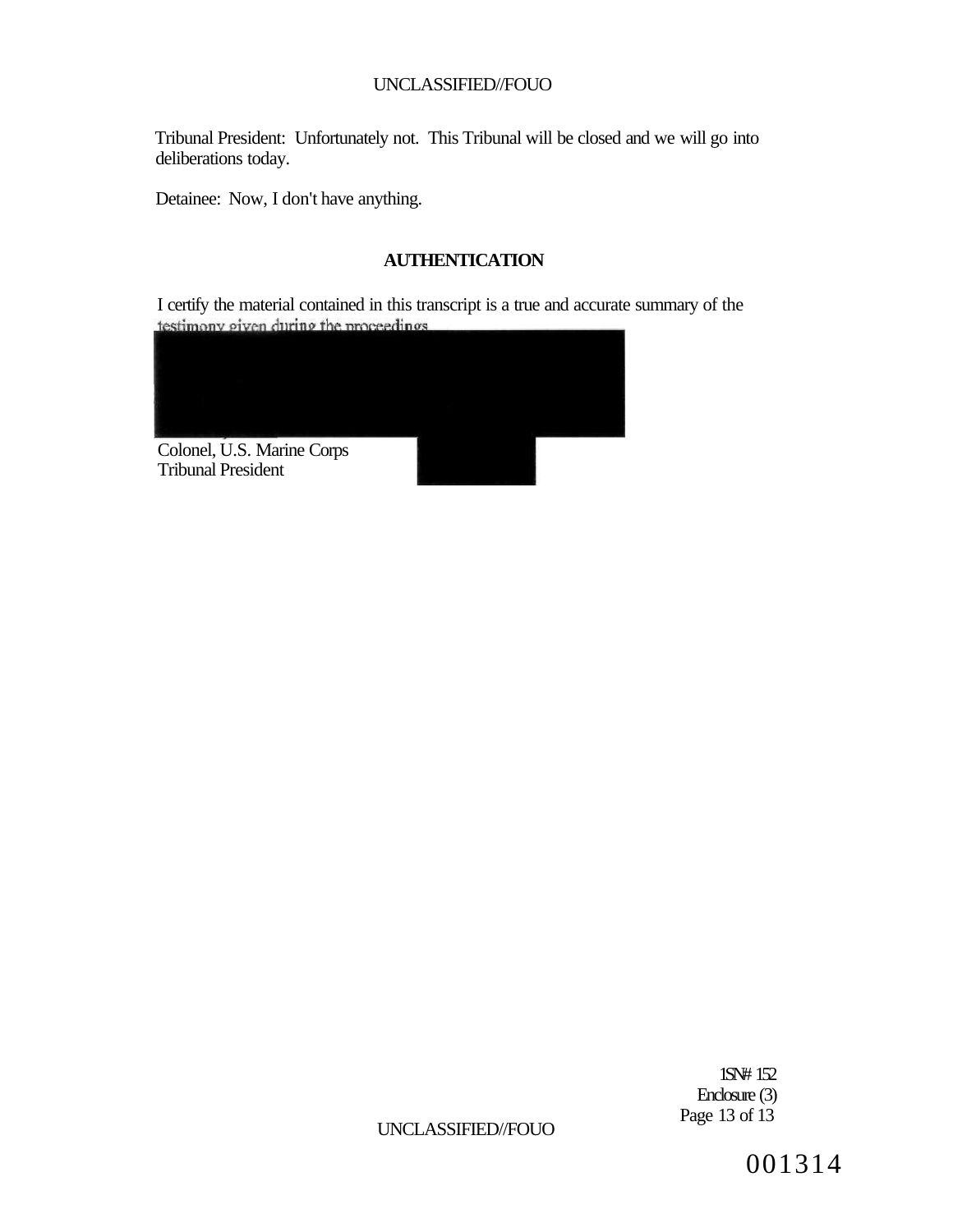#### Summarized Sworn Detainee Statement

*The Tribunal President read the hearing instructions to the detainee. The detainee confirmed that he understood the process and had no questions.* 

*The Recorder presented Exhibits R-l through R-2 into evidence and gave a brief description of the contents of the Unclassified Summary of Evidence (Exhibit R-J).* 

*The Recorder confirmed that he had no further unclassified evidence or witnesses and requested a closed Tribunal session to present classified evidence.* 

*The Detainee was unable to speak. The Muslim oath was written out and signed by the Detainee.* 

Detainee Written Statement; All of these written papers that I have given to my Personal Representative show my innocence and that I'm a poor person. I swear that everything that is written there is the truth.

#### *The written and signed Muslim oath is submitted into evidence as D-c.*

#### *The Personal Representative read and submitted the detainee response to the accusations into evidence as D-b. The allegations appear in italics, below.*

#### *3. a. The detainee is a member of and supported the Taliban.*

Detainee Written Statement: I am for King Zahir my father and grandfather lived as Khans. I did not help the Taliban at all. During the last few nights I was cursing at them and screaming loudly that Americans are very nice people. They are rebuilding my country and are working for Afghanistan. I was telling the Imam of our mosque that I am George Bush's soldier. I have never helped any Talib and neither would I now. I had a piece of paper (letter) and it belonged to Mullah Ehsanullah. I took it from him because I was learning how to write from him. That letter is not mine. Also there were some written holy blessings captured with me and two notebooks. One was written about food (a list of food) and one was about gas for cars. (The italic below was put in to explain the above statement about the food and cars). *This was a list of food that was written in the notebook that he had purchased bread from a bakery. This second notebook contained a list of gas for district autos that was being operated by the new government.* I did not even once try to seek work with the Taliban. I was caught by U.S. force in Kajaki district. I have not seen Klianjki. Americans are my witnesses that I am not an enemy combatant. That would be wrong if I am considered an enemy combatant. These are wrong accusations. Among all these statements none of them have anything to do with me; they are worthless. It is not actually true that I was captured in Klianjki. I was reported or introduced to Americans as Talib by Said Shah and Haji Abdul Khaliq at the Kajaki district by empty accusations and nonsense lies. These questions and allegations that you make against me are worthless and are lies. Also these other five accusations against me are all lies and I do not except even one of them.

> ISN#562 Enclosure (4) Page 1 of 3

ooiais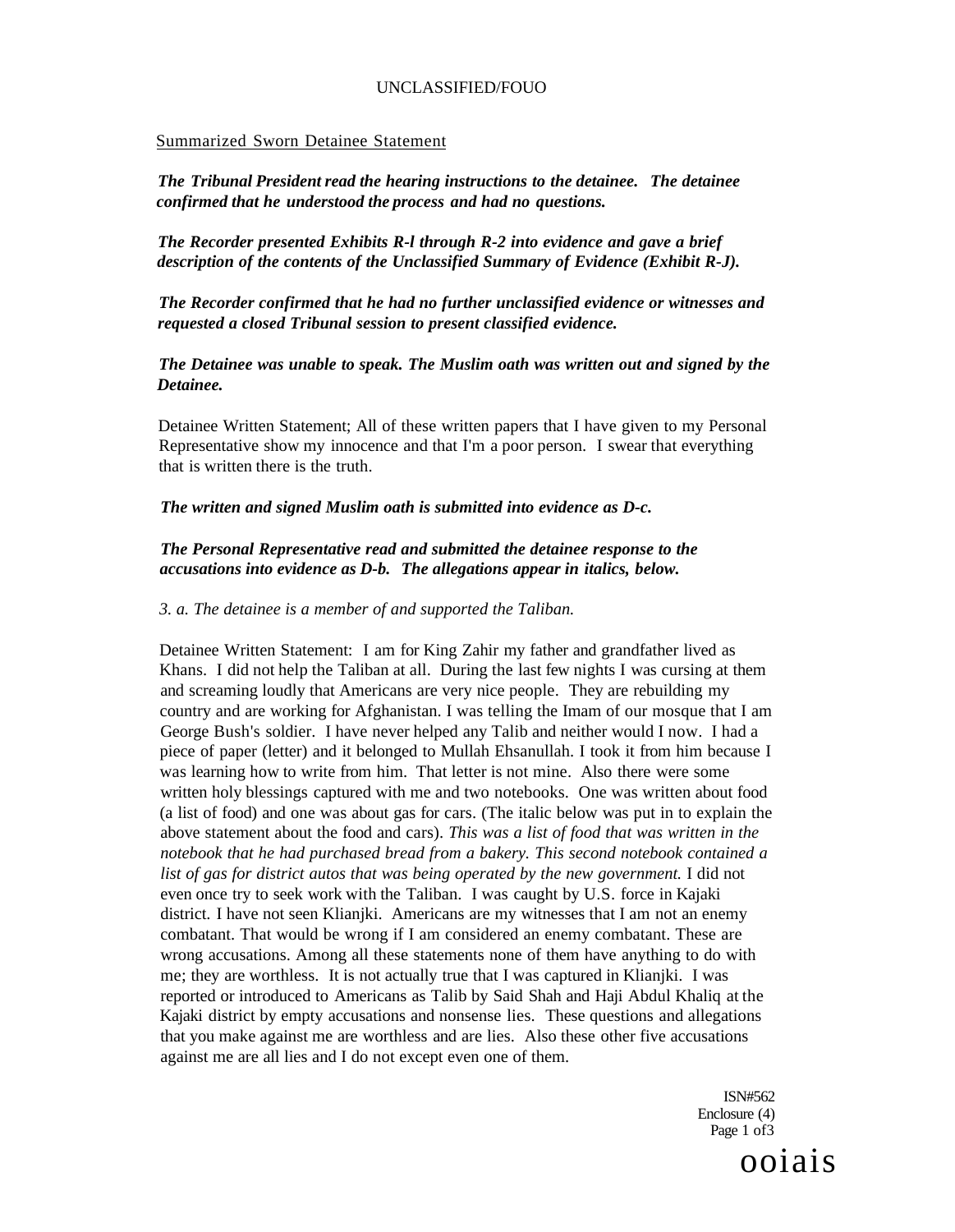*3.a.l. The detainee had a working relationship with persons known by him to be associated with the Taliban.* 

Detainee Written Statement: I am a member of the new government. I never developed any relations with the Taliban. I am their enemy.

*3.Q.2. When captured, the detainee was in possession of pocket litter containing a list of known Taliban,* 

Detainee Written Statement: When I was captured carrying these papers they belonged to Mullah Ehsanuliah. I took them from him so I could learn how to write. The paper isn't mine. This paper belonged to Mullah Ehsanuliah.

# *3.a.3. Notebooks found on the detainee at the time of capture contain codes known to be used by the Taliban.*

Detainee Written Statement: I had two notebooks. One for food and the other was a list of gas for cars. The rest were my personal religious verses, Koran verses. There were no secrets in them. The blessings were about the symptoms of epilepsy in my body; I am an epileptic. You people do not understand this. You should show these papers to your translator so that they can clear your head.

# *3.a. 4. The detainee tried at least two occasions to get a job with the Taliban government.*

Detainee Written Statement: Never in my life did I try to, or be together with, the Taliban. I was in prison for nine years and four months in Iran. During the Taliban I was in prison for just a year and a half and I was out of the country as a laborer.

#### *3.a.5. The detainee was arrested by the U.S. force in Klianjki, Afghanistan.*

Detainee Written Statement: I was not captured in Klianjki. I was wrongfully and innocently captured in the district of Kajaki district of Helmand Province.

# *The Personal Representative and the Recorder had no further questions.*

Tribunal Members' questions

- Q. What did you do for the new government?
- A. I was the personal secretary of the district manager of the Kajaki district I was filing petitions for people and at the same time I was doing the cooking for the district manager.

1SN#562 Enclosure (4)<br>Page 2 of 3  $C<sub>O</sub>1<sub>D</sub>$  s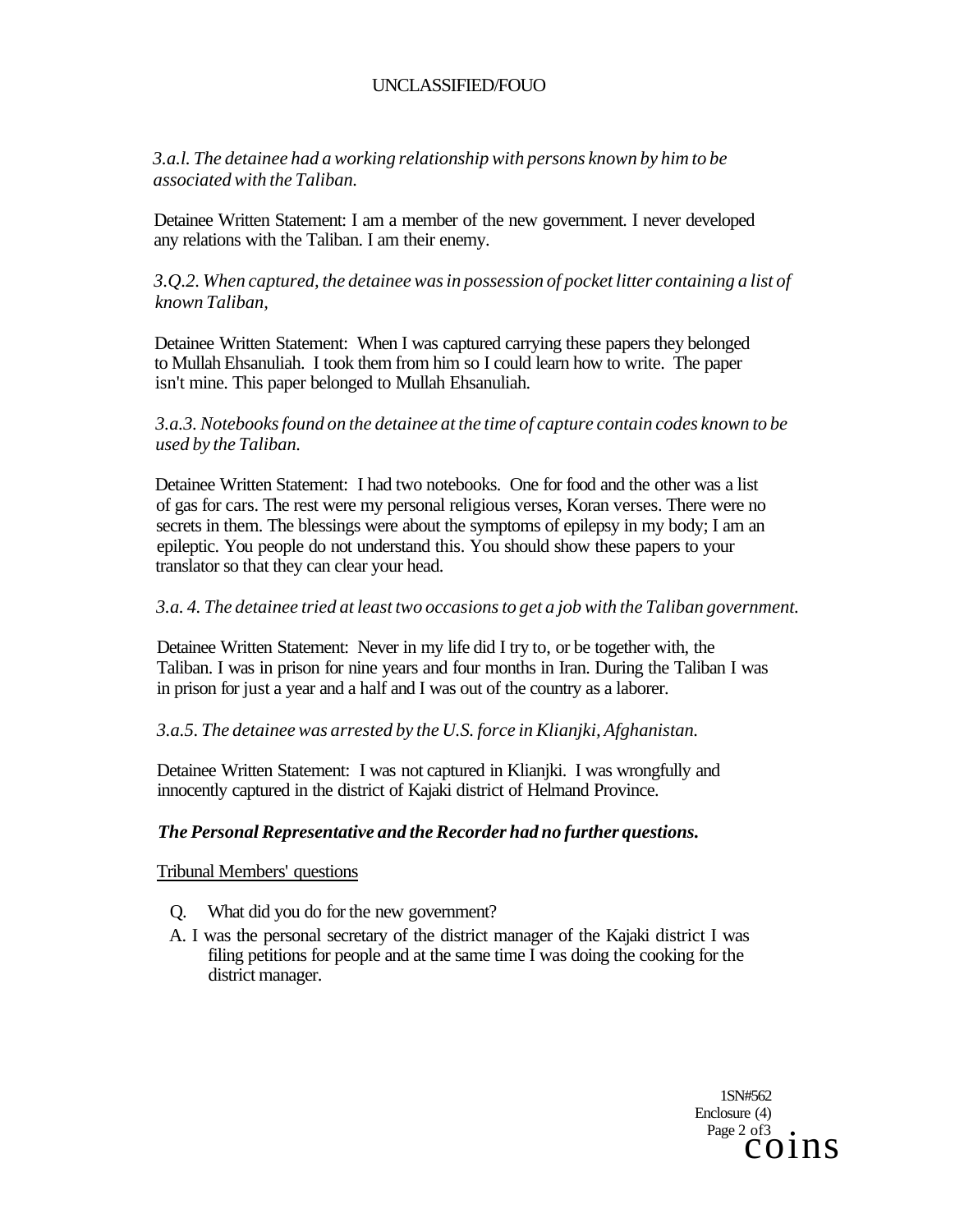Tribunal President's questions,

- Q. In your written statement you indicted that you were in prison for over nine years in Iran. Why were you in prison in Iran?
- A. They caught me carrying Hashish.
- Q. What year, if you can recall, were you released from prison?
- A. The year of 1370 the  $25<sup>th</sup>$  of the 9<sup>th</sup> month I was put into prison on this date. (This would be around 1990 or 1991 that he was put into prison.)

Detainee makes a written statement: I am extremely innocent. I have been unfairly treated because I have spent three years of my life in this prison.

*The Tribunal President confirms that the detainee had no further evidence or witnesses to present to the Tribunal The Tribunal President explains the remainder of the Tribunal process to the detainee, and adjourns the Tribunal* 

Detainee makes a written statement: I have one request please. I have been given monthly injections. I have become allergic to it. Can you please have the injections stopped?

Tribunal President: We will identify this request and bring it to the attention of the medical personnel here within the facility.

Detainee makes a written statement: Please consider this very seriously. This means a lot to me if you could consider this request very seriously.

Tribunal President: We will. We acknowledge that and we will take everything here today with great seriousness.

*Tribunal President adjourns the Tribunal* 

# AUTHENTICATION

I certify the materia! contained in this transcript is a true and accurate summary of the testimony given during the proceedings.

;oionel, united states Marine Corps Tribunal President

> ISN#562 Enclosure (4) Page 3 of3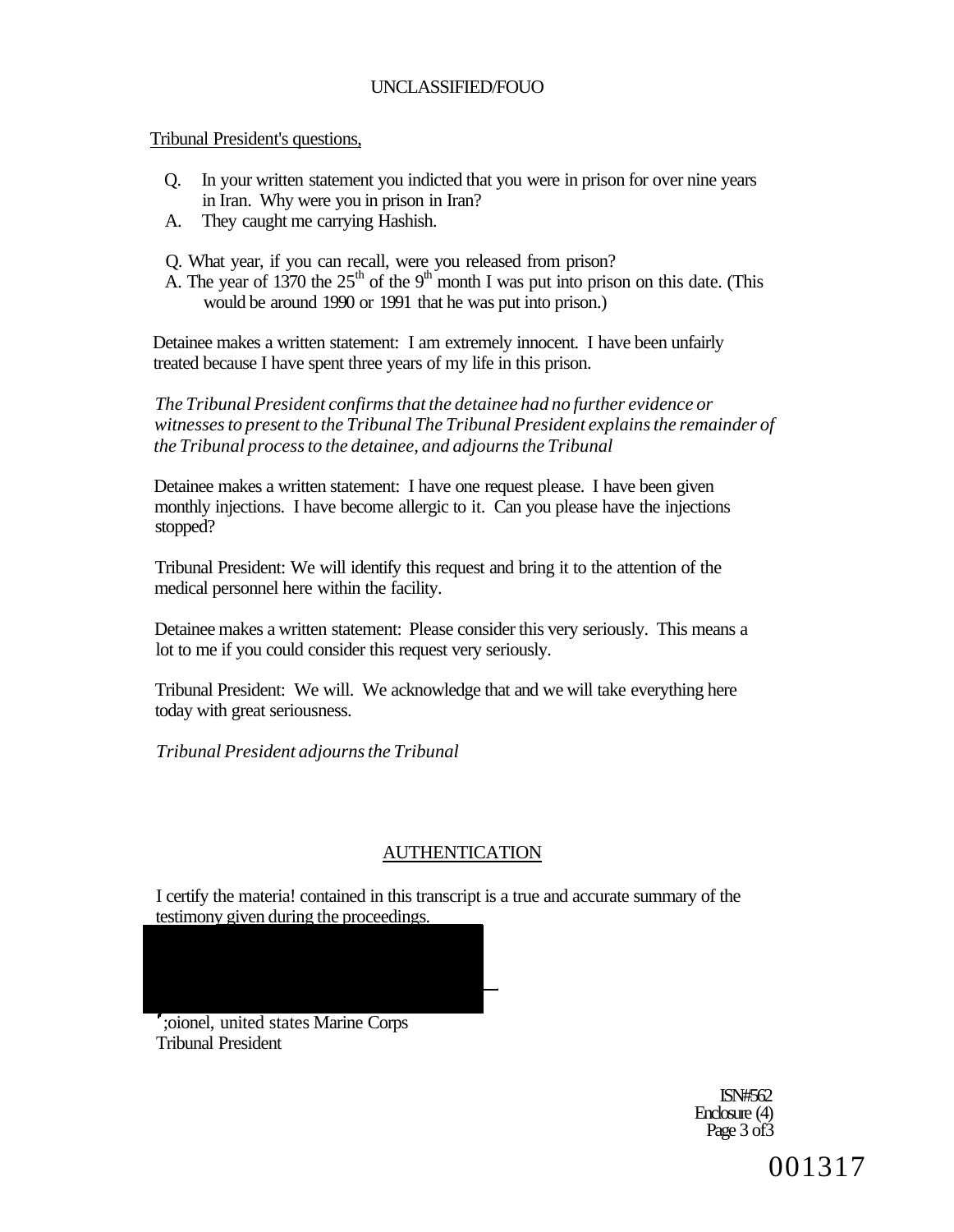# **UNCLASSIB1ED/F0U0**

#### **ISN 562 Statement**

#### **a. The detainee is a member of and supported the Taliban:**

**-1** 

I'm for King Zahir. My father and grandfather lived as Khans. I did not help the Taliban at all. During their last few nights, I was cursing at them and I was screaming loudly that Americans are very nice people. They are rebuilding my country and are working for Afghanistan. I was telling to the Emam of our mosque, that I'm George Bush's soldier. I've never helped any Talib and neither would I now. I had a piece of paper (letter) and it belonged to Mullah Ehsanullah. I took it from him because I was learning how to write from him. That letter isn't mine. Also, there were some written Holly Blessings captured with me and two notebooks. One was written about food<sup>1</sup> (list of food) and one was about gas for cars<sup>2</sup>. I did not even once try to seek work with the Taliban. I was caught by US forces in the Kajaki District. I've still not seen Kala-e-Jangi.

Americans are my witnesses, that I'm not an enemy combatant. That would be wrong if I'm considered an enemy combatant These are wrong accusations. Among all these statements, none of them have anything to do with me. They are worthless. It is not actually true that I was captured in Kala-e-Jangi. I was reported or introduced to American as a Talib, by Said Shah and Haji Abdul Khaliq at the Kajaki disctirct by empty accusations and nonsense lies. These questions and allegations that you make against me, all of them are worthless and lies. Also, these other five accusations against me are all lies and I don not accept even one of them.

#### **1. The detainee had a working relationship with persons known by him to be associated with the Taliban.**

I am a member of the new government. I never developed any relation with the Taliban. I'm their enemy.

#### **2. When captured, the detainee was in possession of pocket litter containing a list of known Taliban.**

When I was captured carrying these papers, they belonged to Emam Ehsanulla. I took them from him so I can learn how to write. This paper isn't mine. This piece of paper belonged to Mullah Ehsanullah.

#### **3. Notebooks found on the detainee at the time of capture contain codes known to be used by the Taliban.**

I had two notebooks. One was for food and the other was a list of gas for cars. The rest were my personal religious verses (Quranic verses.) There were not any secrets in them. The blessings were about the symptoms of epilepsy in my body. I'm an epileptic. You people do not understand this. You should show these papers to your translators so they can clear your heads.

# **4. The detainee tried on at least two occasions to get a job with the Taliban government.**

Never in my life, did I try to work for or be together with the Taliban. I was in prison for nine years and 4 months in Iran. During the Taliban, I was in prison for just a year and a half and I was out of the country as a laborer.

#### 5. **The detainee was arrested by U.S. forces in Klianjki, Afghanistan.**

I was not captured in Kala-e-jangi [Klianjki] I was wrongfully and innocently captured in the district of Kajaki, district of Helmand province.

Linguist clarifications obtained from the Detainee after he made his written statement.<br>  $\frac{1}{1}$  This was a list'of food that was written in the notebook that he had purchased bread from a bakery.<br>  $\frac{2}{1}$  This second

# **UNCLASSIFIED/FOUO**

**Exhibit D-b** 

*mk*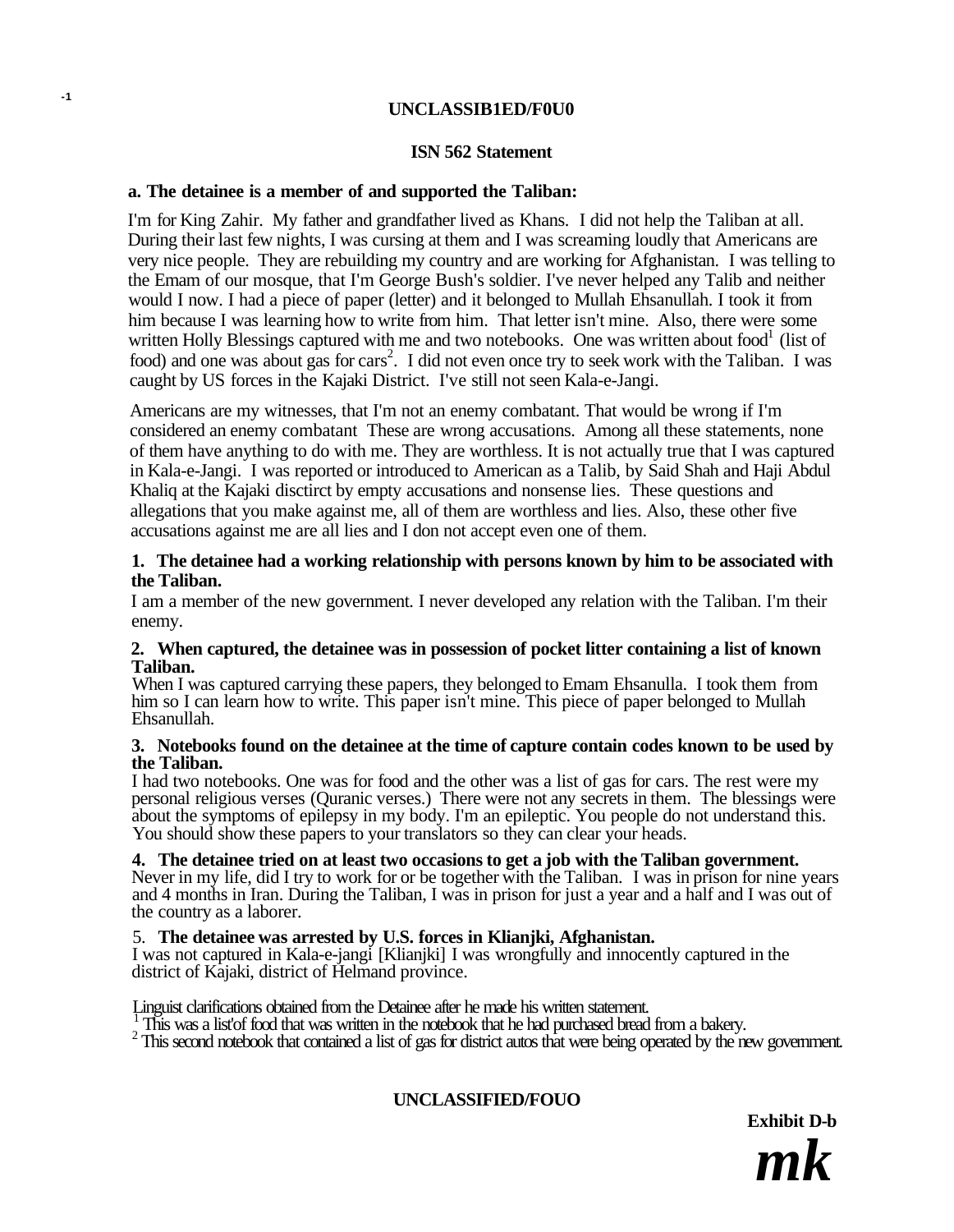# $CE > 4$ ,  $I_8$  O^ K'AJfca

#### t&U^jh^ Oj^ h^dJ^o C^r^UiA^. DJli^p^Uj  $\mathbf t$

Let suite

لسوالى كشف نيول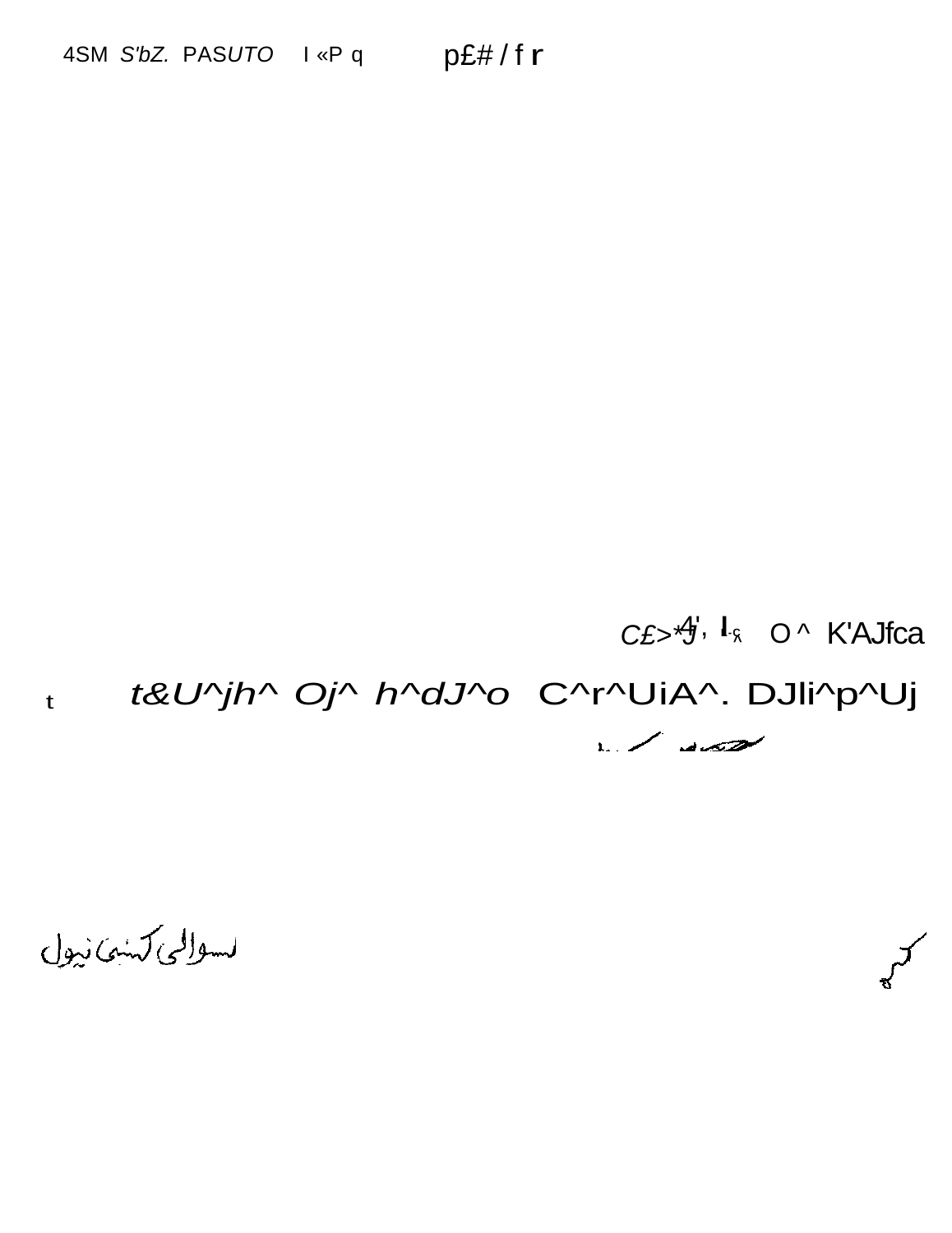# PR#f(g-



# $CO$

 $\overline{1}$ 

 $\mathbf{v}_{\perp}$ .  $\ddot{\cdot}$ 



 $\sim 10^{11}$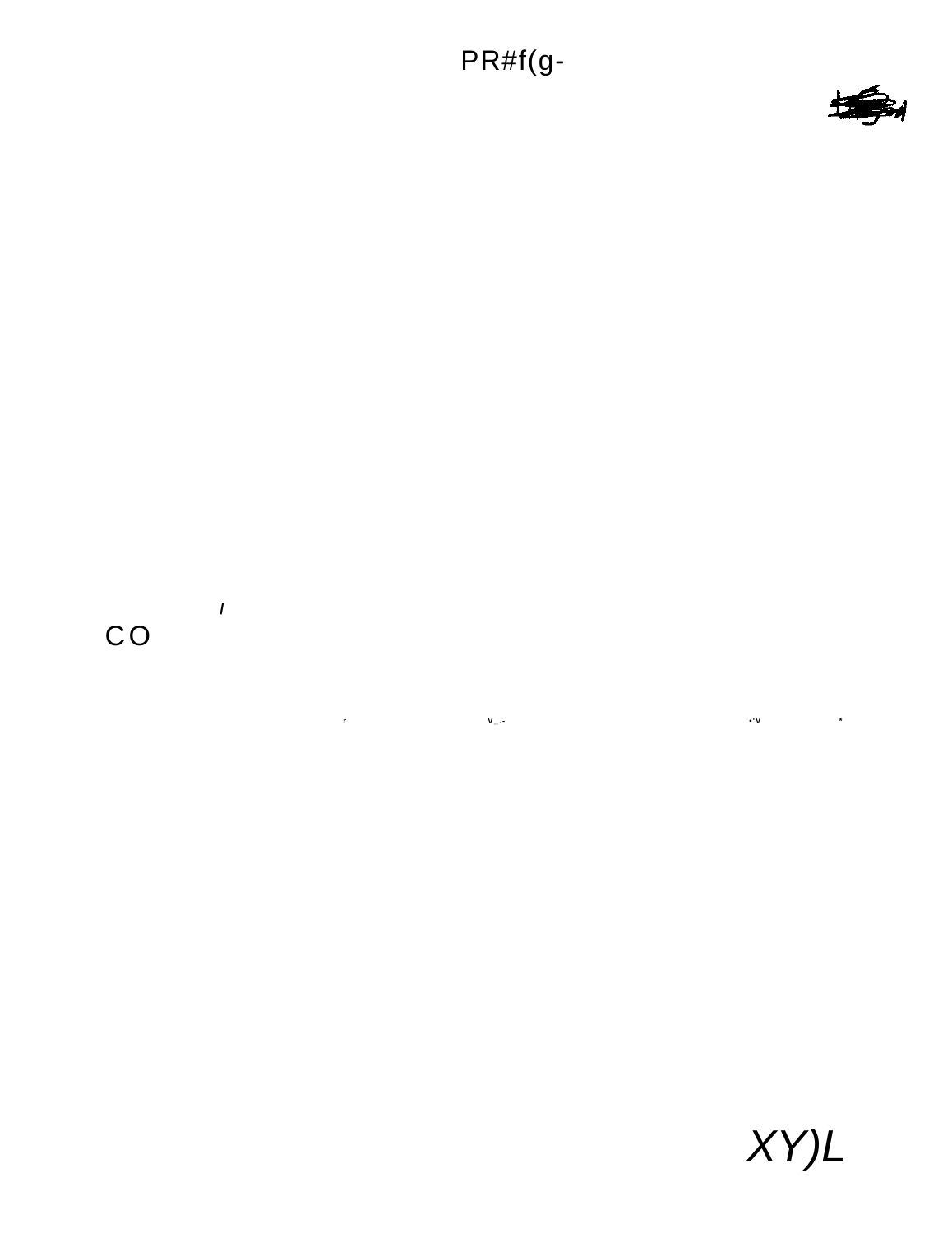> ci^45 0j > - cs > Qj L \*J & ^ ^<hz > Cfj W cr > J ( > i- J a i l o r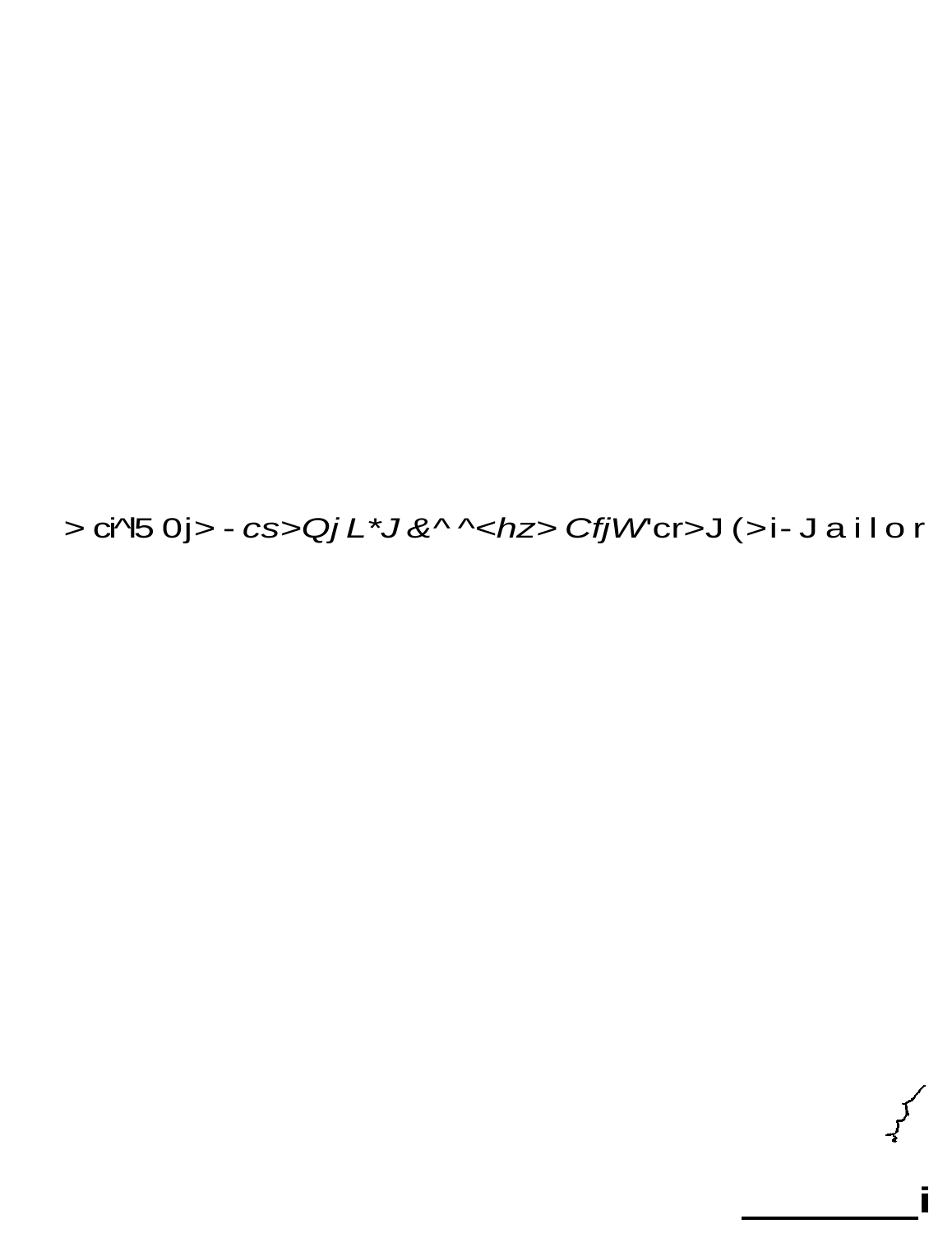$J J^* City j^* ri^*>(y \Delta B fja\&+> (S \& V \Delta B fja\&+> S \& V \&+> S \& V \&+> S \& V \&+> S \& V \&+> S \& V \&+> S \& V \&+> S \& V \&+> S \& V \&+> S \& V \&+> S \& V \&+> S \& V \&+> S \& V \&+> S \& V \&+> S \& V \&+> S \& V \&+> S \& V \&+> S \& V \&+> S \& V \&+>$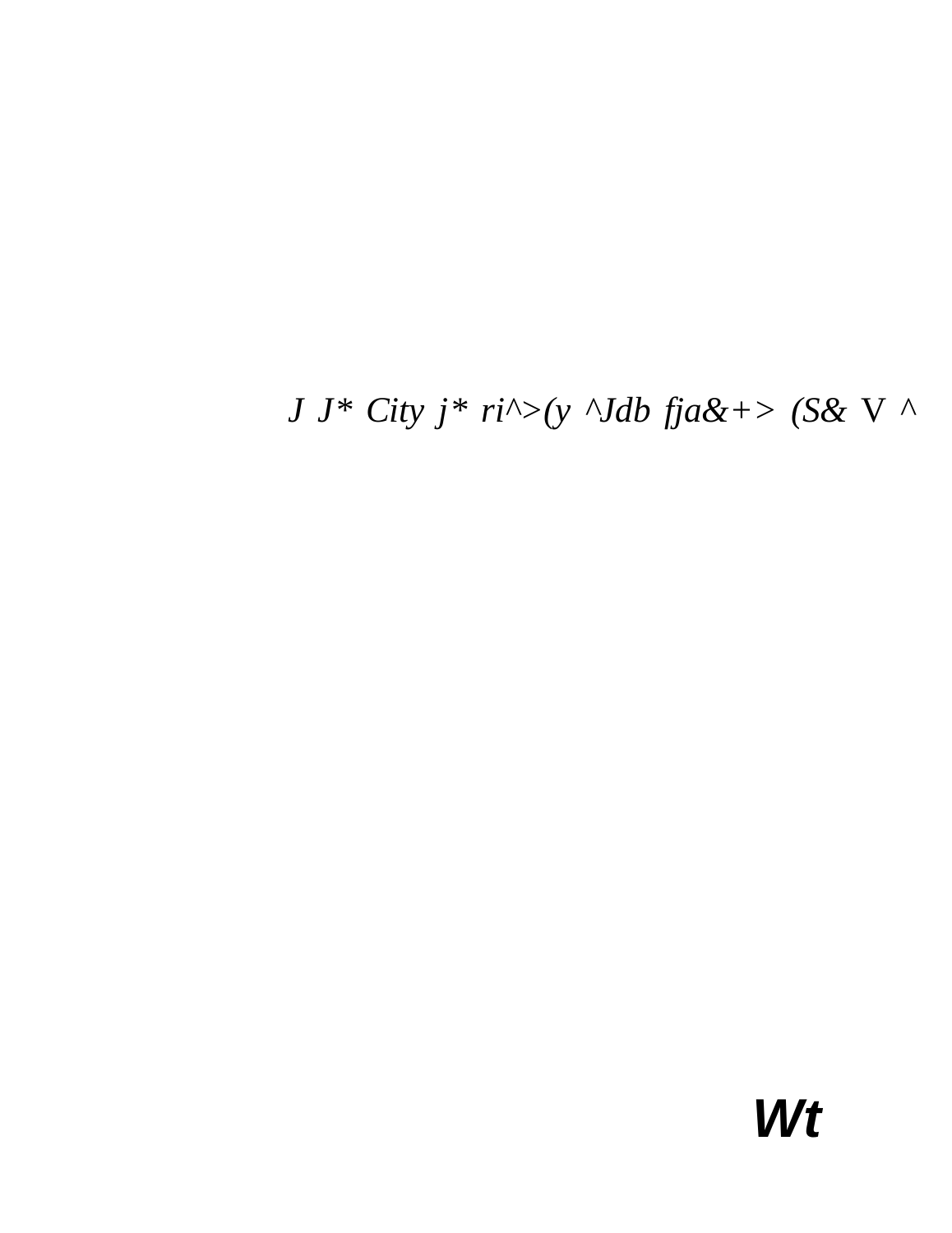Written Oath for Detainee ISN 562

In the name of Allah, the most compassionate, the most merciful, I EhsanuUah Peerzaie, swear that my testimony before this tribunal will be the truth.

$$
s \quad I^* \quad f \quad \text{all}
$$



 $\mathbf{r}$ 

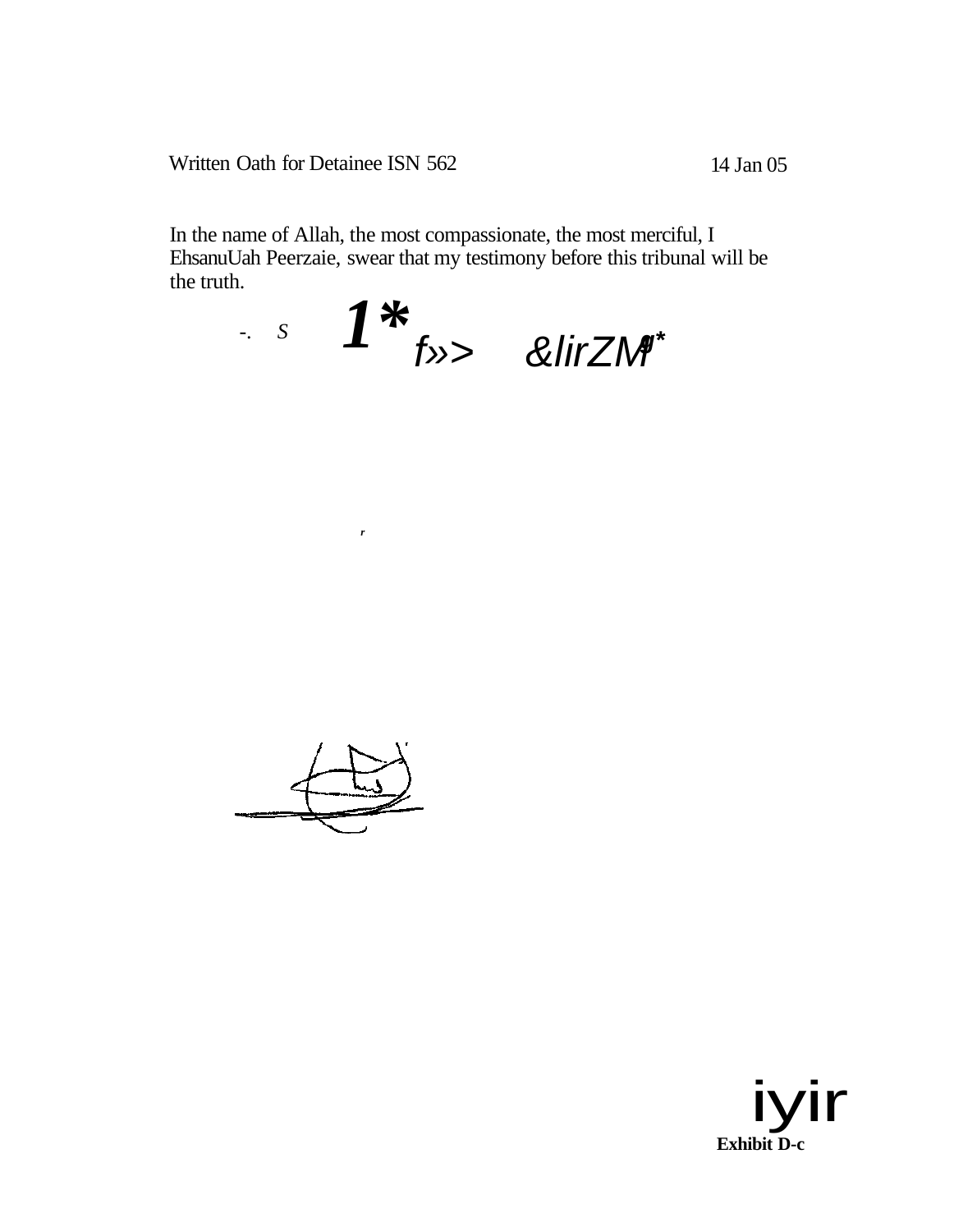# **Detainee's Written Responses to Tribunal Questions Peerzai, Qari Hasan Ullah, ISN 562**

I was the secretary of the district manager at the District of Kajacki and was submitting petitions for people.

On the  $25^{01}$  day of the ninth month of the year 1370, which coincides with January of 19801 was caught (captured) for carrying Hashish and put in Jail in Iran for nine years.

I'm absolutely innocent and I've been brutalized by being in prison here for three years.

I have a favor from you. I've been giving monthly injections and I'm very allergic against it. Please stop this injection on me. This is a very special favor that I'm asking you. Please pay attention to it.